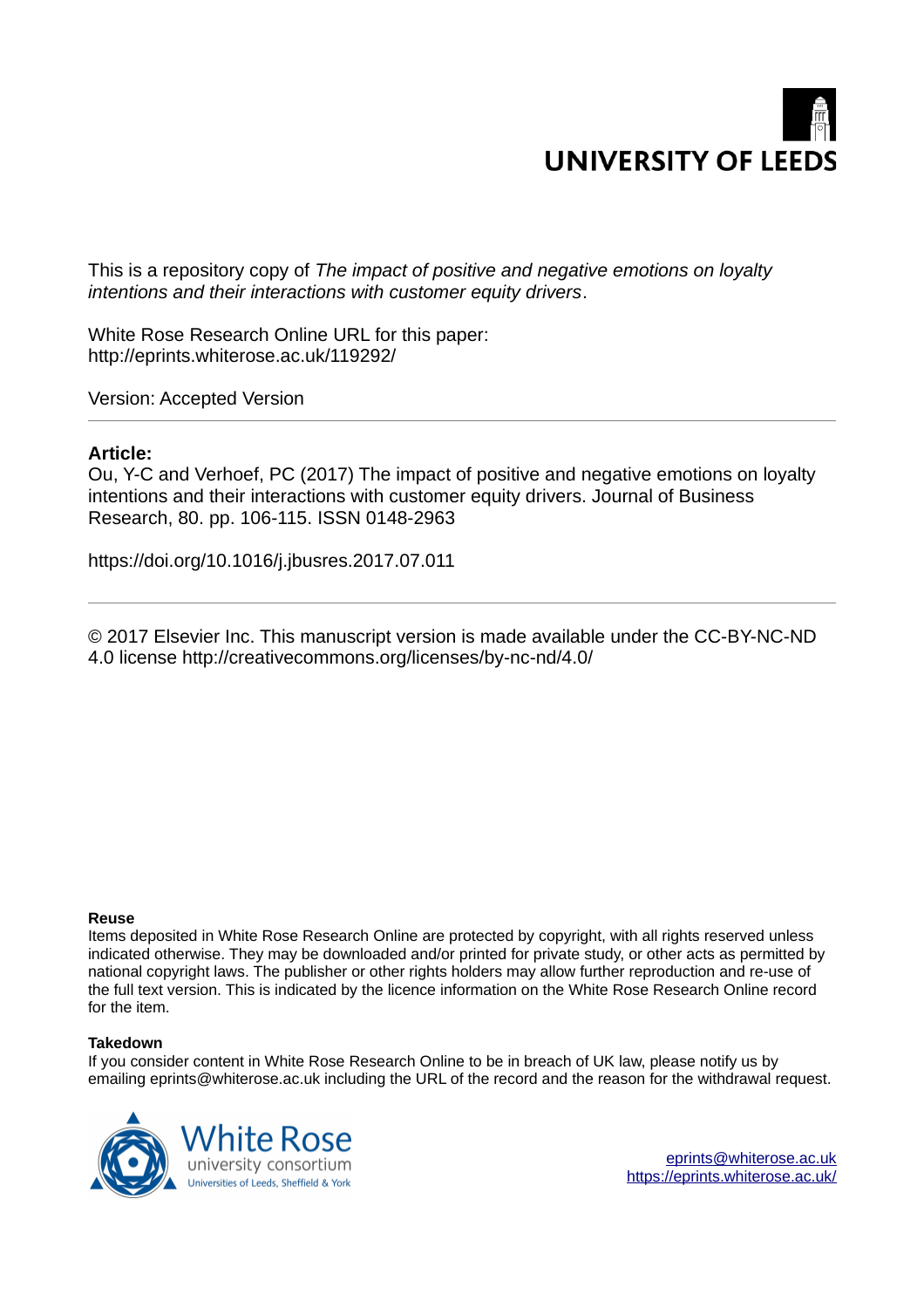# **The impact of positive and negative emotions on loyalty intentions and their interactions with customer equity drivers**

Yi-Chun Ou<sup>a\*</sup>, Peter C. Verhoef<sup>b</sup>

<sup>a</sup> Marketing Division, Leeds University Business School, Maurice Keyworth Building, University of Leeds, Moorland Road, LS2 9JT, United Kingdom Tel.: +44-113-343-3027, e-mail: [busyou@leeds.ac.uk](mailto:busyou@leeds.ac.uk)

<sup>b</sup> Department of Marketing, Faculty of Economics and Business, University of Groningen, P.O. Box 800, 9700 AV Groningen, The Netherlands Tel.: +31-50-363- 320, e-mail: [p.c.verhoef@rug.nl](mailto:p.c.verhoef@rug.nl) 

\*Corresponding author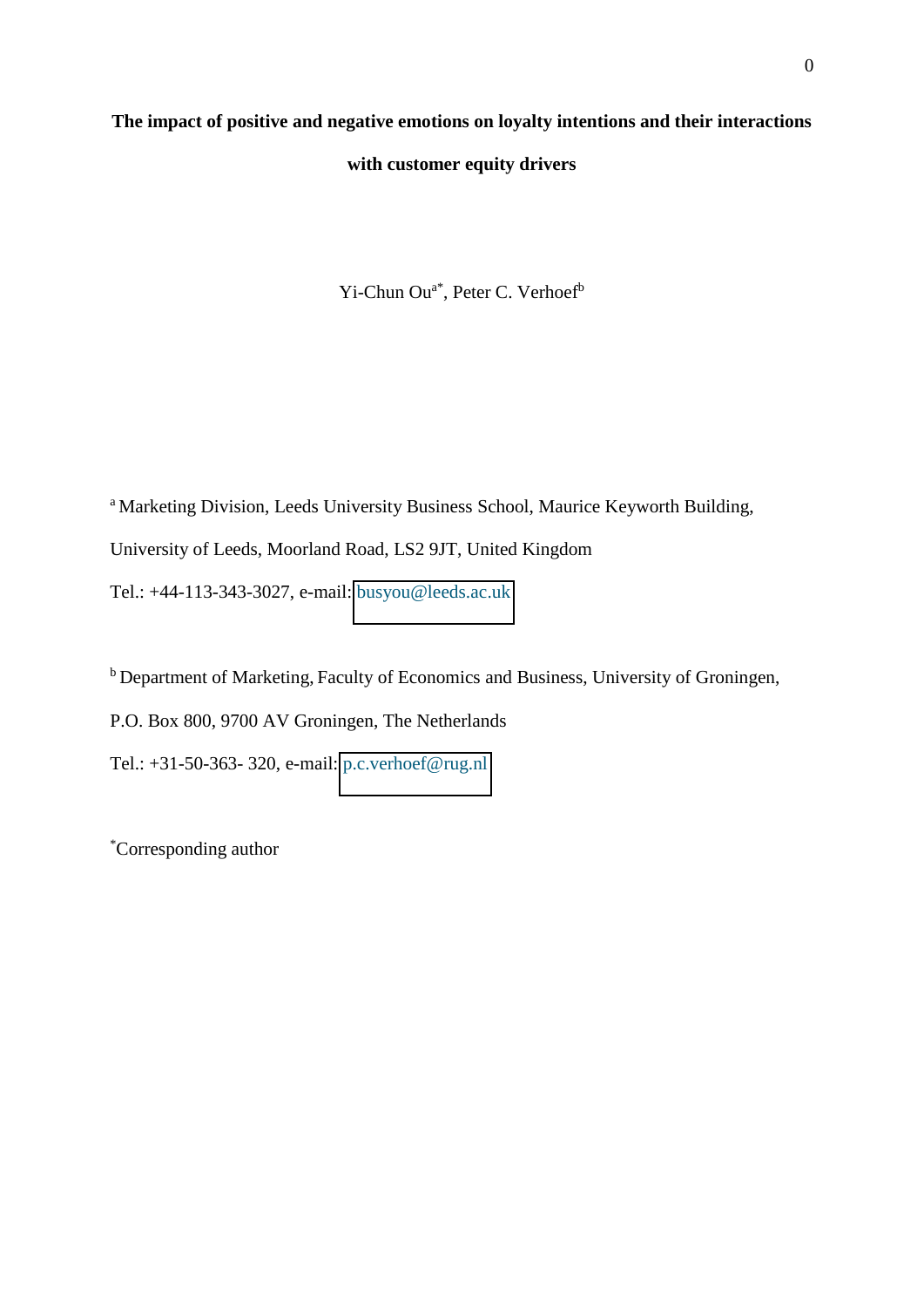#### July 2017

# **The impact of positive and negative emotions on loyalty intentions and their interactions with customer equity drivers**

# **Abstract**

Customer equity drivers (CEDs) include value, brand, and relationship equity, which have a strong link with loyalty intentions. This study aims to examine the incremental effects of positive and negative emotions on loyalty intentions and to determine whether these emotions moderate the positive link between CEDs and loyalty intentions. We use customer data with 102 leading firms across eighteen services industries in the Netherlands. The results show that (1) positive and negative emotions have incremental effects on loyalty intentions, (2) positive emotions weaken the positive link (negative interaction), and (3) negative emotions strengthen the positive link, but only for brand and relationship equity (positive interaction). Thus, positive and negative emotions also explain loyalty intentions. However, managers should be cautious when combining CEDs with positive and negative emotions. We provide a strategic matrix to help managers arrive at effective combinations.

Keywords: Loyalty intentions; Emotions; Brands; Relationships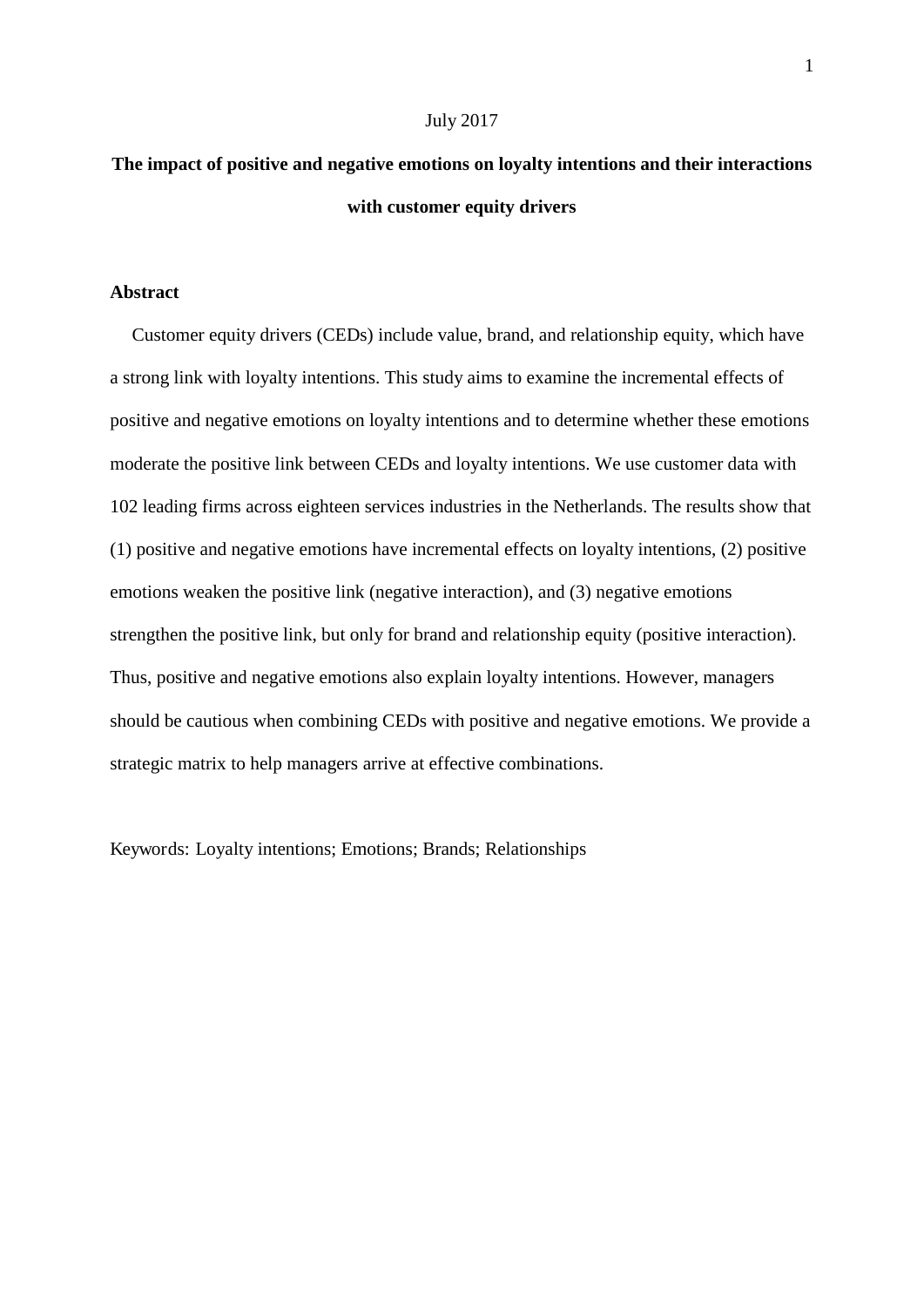# **1. Introduction**

 $\overline{a}$ 

Loyalty intentions are an important outcome that helps firms protect their bottom lines and grow top-lines (Kumar, Pozza, & Ganesh, 2013). The loyalty literature finds three customer equity drivers (CEDs) that significantly influence loyalty intentions (e.g., Rust, Lemon,  $\&$ Zeithaml, 2004): value equity (VE), brand equity (BE), and relationship equity  $(RE)^1$ . CEDs are customers' assessments of value received, brand image perceived, and relationships established. In addition to CEDs, customer emotion is also a pervasive part of customer experiences and might heavily influence customer loyalty (e.g., WARC\_1\_2016). However, while prior studies have extensively studied CEDs (e.g., Vogel, Evanschitzky, & Ramaseshan, 2009; Ou, de Vries, Wiesel, & Verhoef, 2014; Ou, Verhoef, & Wiesel, 2017; Rust et al., 2004), they ignore how CEDs and customer emotion jointly influence loyalty intentions and hence it is unknown whether emotions affect loyalty beyond the established effects of CEDs. In addition, does a combination of CEDs and customer emotion effectively influence loyalty intentions?

We will take Amazon.com as an example to illustrate the importance of these two questions. To expand its customer base, the e-retailer uses both functional and emotional advertising to promote Fire TV and Prime (Whiteside, 2016). However, as Andy Donkin, Amazon's former head of worldwide brand and mass marketing, points out, "The farther we push from functional into emotional, the more skepticism there is about whether that can deliver" (Whiteside, 2016). This statement indicates that managers still question whether

<sup>&</sup>lt;sup>1</sup> In line with Lemon, Rust, and Zeithaml's (2001) and Rust et al.'s (2004) definitions, VE refers to customers' objective assessment of what is given up for what is received. BE refers to customers' subjective assessment of brand image in terms of brand strength and brand innovation. RE refers to customers' assessment of their interaction quality with firms. When perceiving higher VE, customers might receive high utility and stay with the firm; when perceiving higher BE, customers might believe that the brand has high credibility or tend to have high self–brand connections, which leads to higher loyalty intentions; when perceiving higher RE, reciprocity might play a role in loyalty decisions (Lemon et al., 2001; Park, MacInnis, Priester, Eisingerich, & Iacobucci, 2010).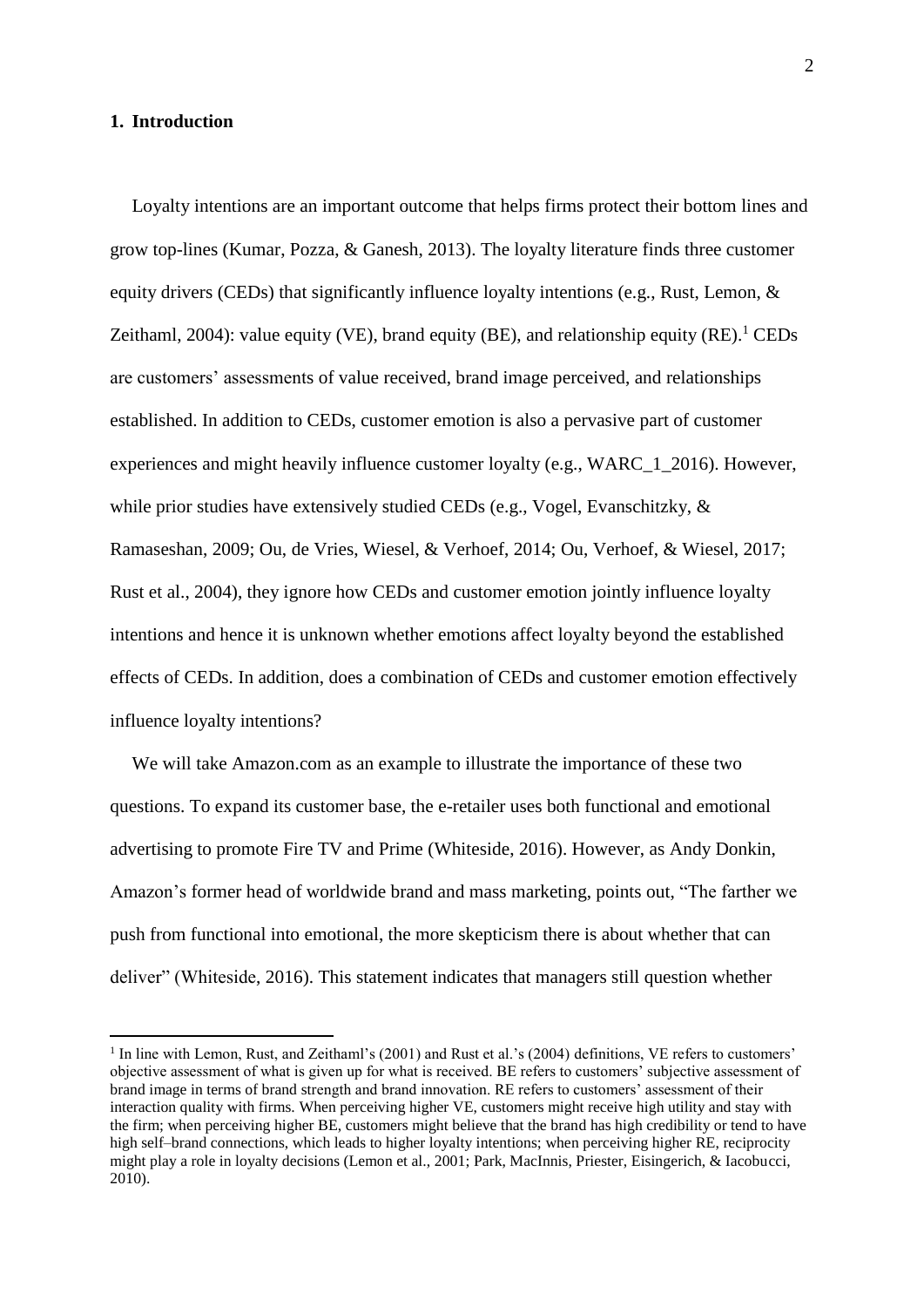managing customer emotion is the right thing to do. This doubt may stem from two reasons. First, companies strive to create positive emotional experiences, as creating memorable and personalized customer experiences is crucial for competitive advantages in the experience economy (Pine & Gilmore, 1998), which assumes that customer emotion has an enduring effect on retaining customers. However, emotions are short lived and context specific and can be positive or negative (Andrade & Ariely, 2009). Can the effects of positive and negative emotions be proved when we account for regular strategies, such as improving CEDs? That is, while CEDs have a strong link with loyalty intentions, the extent to which customer emotion can incrementally contribute to loyalty intentions remains unclear. Second, services, brands, relationships, and emotions are important ingredients for creating customer experience (Verhoef, Lemon, Parasuraman, Roggeveen, Tsiros, & Schlesinger, 2009; Lemon & Verhoef, 2016). One unresolved question is whether the combination of CEDs and customer emotion creates strategic synergies or results in dis-synergies. The current study aims to empirically answer these two questions.

# **2. Theoretical background**

Customer emotion is an important topic in consumer behavior and marketing (e.g., Holbrook & Hirschman, 1982; Pham, 2004; Westbrook & Oliver, 1991). Although emotions are short lived (Andrade & Ariely, 2009), several studies claim that emotions provide customers information and help explain how customers make decisions, in addition to cognitive information (Oliver, 1993; Pham, 2004; Westbrook, 1987). The marketing studies in Table 1 empirically find that customer emotion has a direct impact on customer satisfaction and loyalty, implying that customers likely incorporate short-lived emotions into their evaluation and decisions and showing that customer emotion might have an enduring effect.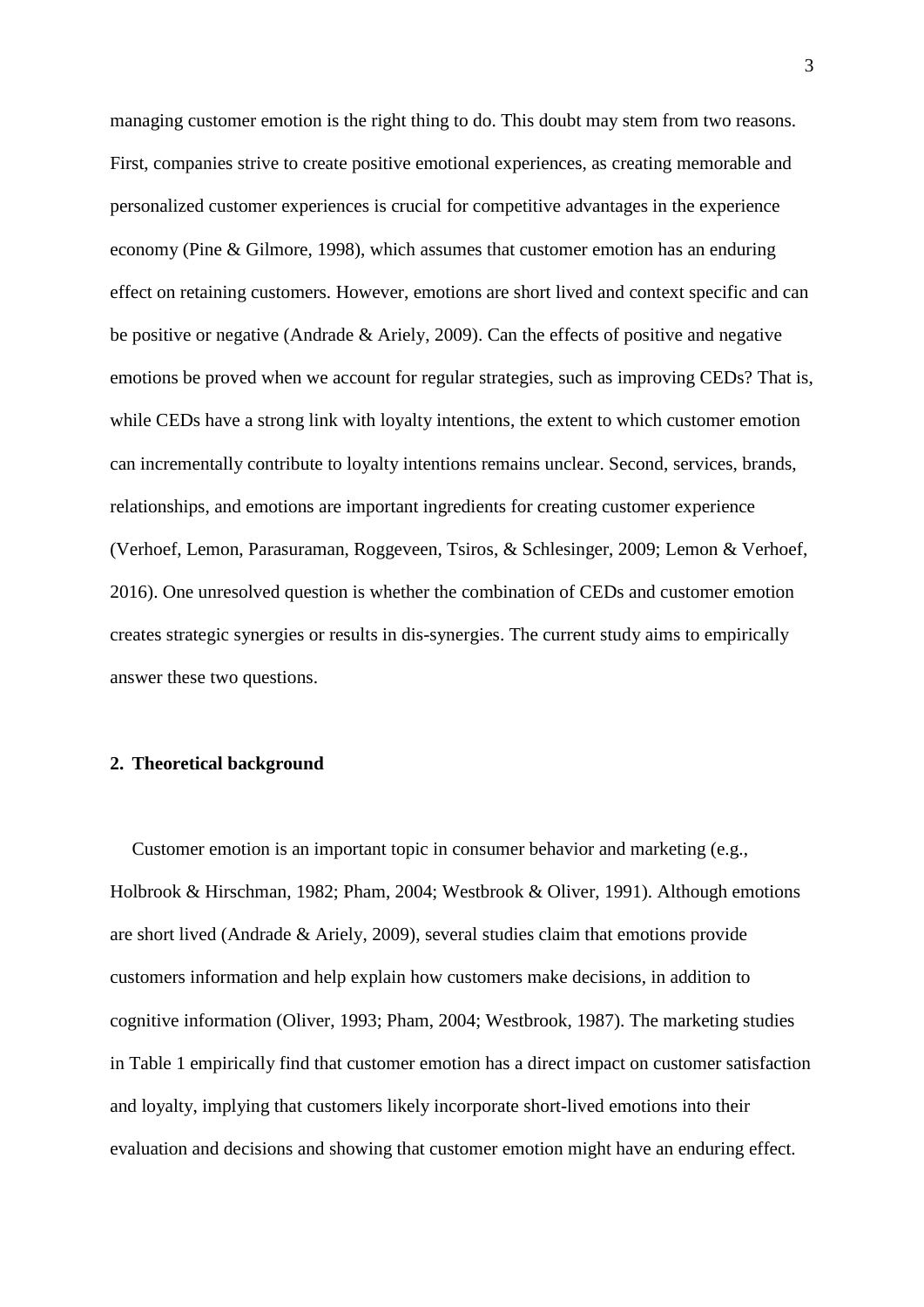Customer emotion involves two broadly studied types in the consumer behavior literature: integral and incidental emotions. The former type is relevant to the decision object, such as consumption emotion and advertising-evoked emotion (Holbrook & Hirschman, 1982; Westbrook, 1987); the latter is relevant to things other than the decision object, such as weather-evoked mood (Pham, 2007). In this study, we focus on integral emotions because we aim to examine how firms can effectively use customer emotion to influence loyalty intentions. Incidental emotions are a mood status that is hardly in firms' control.

# <Table 1 here>

From a customer experience perspective, experiences come from the interactions across different touchpoints at the pre-purchase, purchase, and/ or post-purchase stage (Lemon & Verhoef, 2016). Different touchpoints at the stages may evoke different integral emotions. For example, a customer may experience enthusiasm when reading online reviews about the iPhone 7 at the pre-purchase stage, experience anger when he or she has to wait for two weeks to receive the product when placing an order in the Apple store at the purchase stage, and experience joy when using the phone at the post-purchase stage. One question is whether multiple, short-lived integral emotions (both positive and negative) influence later decisions. We define positive and negative valence of integral emotions as customers' emotional experiences retrieved from prior interactions with the focal firm at the pre-purchase, purchase, and/or post-purchase stage. To simplify and avoid confusion of the usage of emotion terms, we refer to positive and negative emotions as positive and negative valence of integral emotions, respectively. We also use the term "emotions" to combine the positive and negative valence of integral emotions. Against this background and building on the model of Rust et al. (2004), we thus include positive and negative emotions as additional loyalty drivers and moderators (see Fig. 1). We use a customer data set that includes 102 leading firms across eighteen service industries in the Netherlands.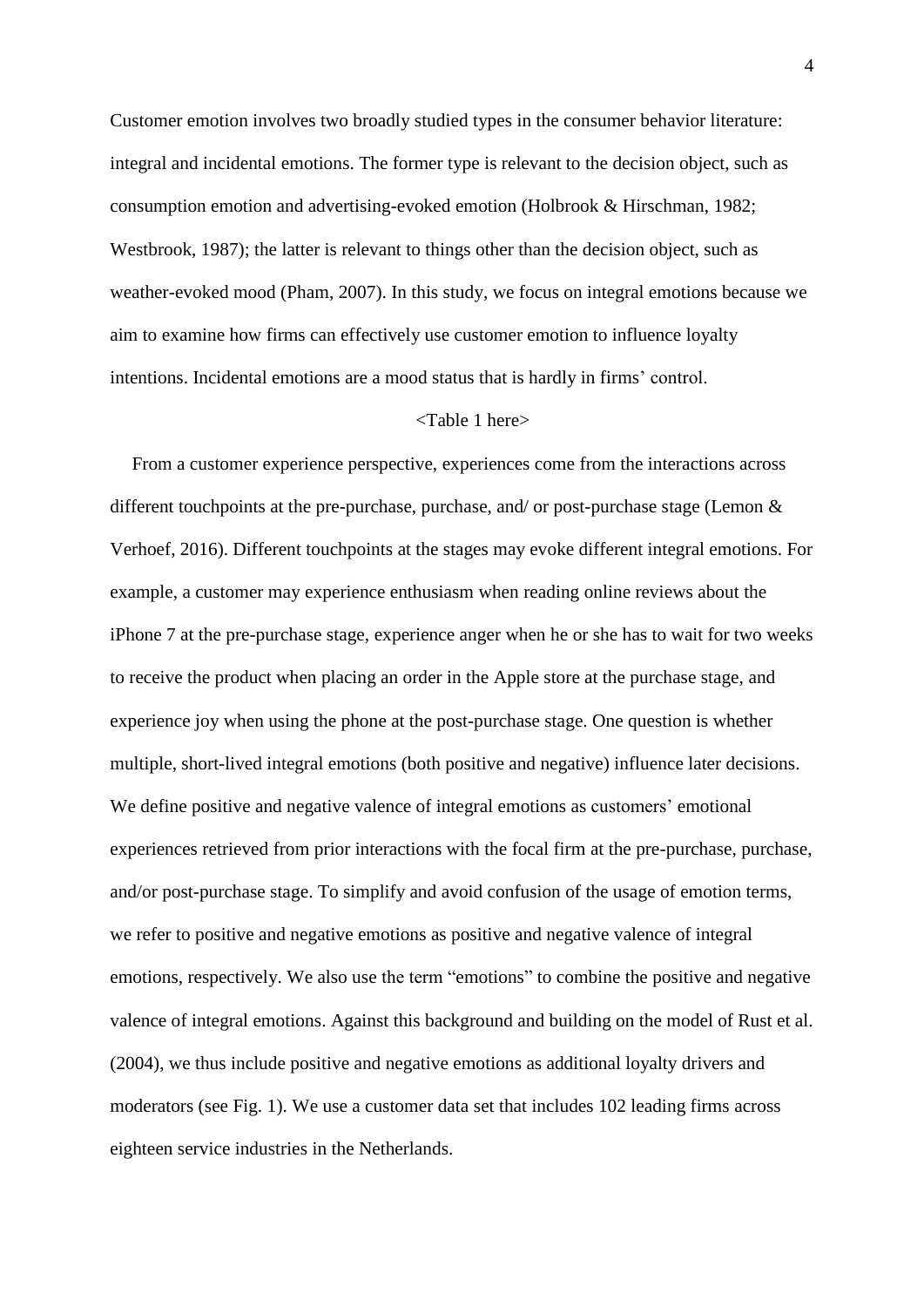#### <Fig. 1 here>

The study contributes to the literature on customer loyalty and customer emotion in three ways. First, we expand Rust et al.'s (2004) model by examining the incremental effects of positive and negative emotions on loyalty intentions when taking VE, BE, and RE into account. Furthermore, to reduce omitted-variable bias and avoid over-estimating the effects of positive and negative emotions, we include other theoretically argued loyalty drivers, such as demographic variables, relationship length, switching costs, customer involvement, and consumer confidence (see Table 1). Note that we are not claiming to have a more complete model than the studies listed in Table 1. For example, Han, Kwortnik, and Wang (2008) provide an integrative model that empirically includes comprehensive loyalty drivers and four types of loyalty as proposed by Oliver (1999).

Second, we provide an initial and in-depth exploration of the moderating impacts of positive and negative emotions on the CEDs–loyalty link. Managing both CEDs and customer emotion is the outcomes of marketing strategies to improve loyalty intentions. CEDs and customer emotion are tightly interconnected with each other. Ignoring the interactions of multiple strategies may lead to the wrong allocation of resources in specific strategies (Siggelkow, 2002). Thus, gleaning more insight into whether managing CEDs and emotions creates strategic synergies or dis-synergies when fostering loyalty is crucial. For example, does Amazon benefit or suffer from creating emotional experiences when investing in CEDs simultaneously? We further examine whether the effectiveness of the combination varies across firms and industries and initially explore which industry characteristics explain the industrial variance.

Third, we examine both positive and negative emotions, which are rarely tested simultaneously in customer loyalty (see Table 1). Examining both positive and negative emotions has theoretical and managerial benefits. Theoretically, positive and negative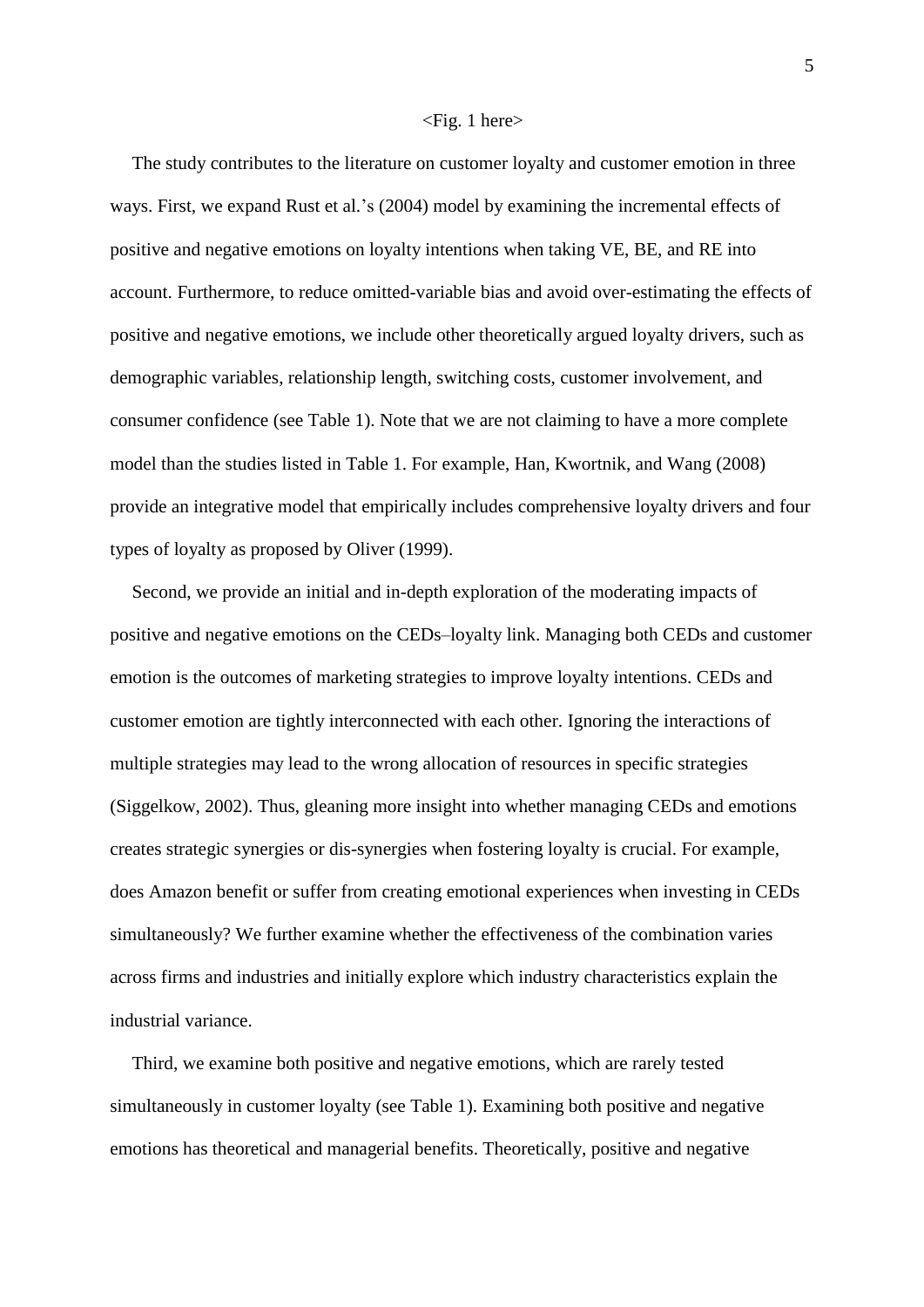emotions are independent dimensions. However, the absence of positive emotions does not always mean the presence of negative emotions (Warr, Barter, & Brownbridge, 1983). Managerially, taking both positive and negative emotions into account gives managers a more complete understanding of whether increasing positive emotions and decreasing negative emotions independently and effectively increase loyalty intentions. After all, strategies of increasing positive emotions (e.g., small gifts) and decreasing negative emotions (e.g., remedies for service failures) differ from each other. In summary, the study sheds light on the extent to which positive and negative emotions influence loyalty intentions by taking CEDs into account. The study also provides more insight into how managers can effectively integrate CEDs and emotions to influence loyalty intentions.

## **3. Hypotheses**

#### 3.1. Positive and negative emotions as loyalty drivers

CEDs are the outcomes of firms' investment in marketing strategies and the benefits customers perceive (Lemon et al., 2001; Rust et al., 2004). The investment and benefits can also be growing positive emotions or minimizing negative emotions, as firms strive to create genuine and idiosyncratic emotional experiences (Park et al., 2010). However, are CEDs and emotions conceptually distinct constructs? If so, how do emotions influence loyalty intentions? VE is an objective assessment of the utility of a firm's price, quality, and convenience; BE is a subjective assessment of a firm's brand strength and innovation; and RE is a subjective assessment of the customer's perceived quality of the relationship with the firm. Rust et al. (2004) also assume that BE and RE involve subjective emotional evaluations and are less likely to depend on objective assessments. For example, BE creates brand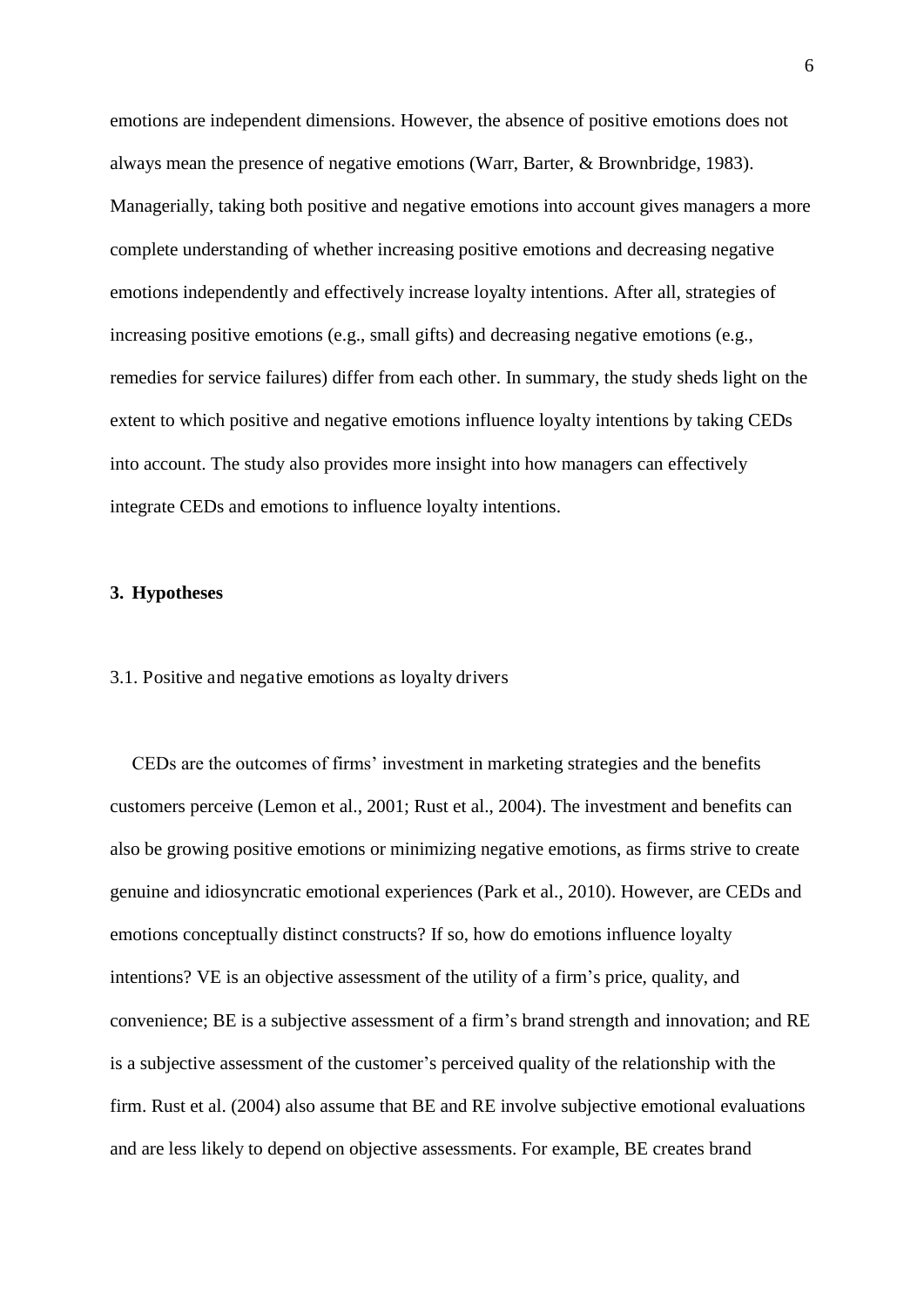attachment through emotional ties and connections (Lemon et al., 2001), while RE creates affective commitment through reciprocity (Han et al., 2008). However, we argue that the emotional experiences of BE and RE are different from customer emotion in valence, scope, time dependence, and mechanisms.

The first difference lies in valence. The emotional experiences of BE and RE rarely consider negative emotions. For example, high (low) levels of brand attachment or affective commitment indicate strong (weak) positive emotions. Weak positive emotions are not necessarily strong negative emotions. Thus, measuring both positive and negative emotions is crucial to gain a better understanding of customers' emotional experiences.

The second difference lies in scope. Emotions are not limited to brands and relationships. For example, Holbrook and Hirschman (1982, p. 136) argue that hedonic responses to brands (e.g., liking/disliking, preference) "represent only a tiny subset of the emotions and feelings of interest." Compared with BE and RE, emotions capture emotional experiences in a broader sense, including multiple discrete emotions at the pre-purchase, purchase, and/or postpurchase stage.

The third difference lies in time dependence. The emotional experiences of BE and RE are likely the outcomes of a process of long-term exchanges between firms and customers—that is, customers' cumulative evaluations of focal firms (e.g., Park et al., 2010). By contrast, emotions are context specific; they are often genuinely experienced from idiosyncratic events (Pham, 2004) and might not be cumulative evaluations.

The fourth difference lies in the mechanisms of decision making. Different emotional experiences may influence loyalty intentions differently. For example, development of self– brand connections and brand prominence can explain the effect of brand attachment on loyalty intentions (Lemon et al., 2001; Park et al., 2010); customers' desire to maintain relationships with firms can explain the effect of affective commitment on loyalty intentions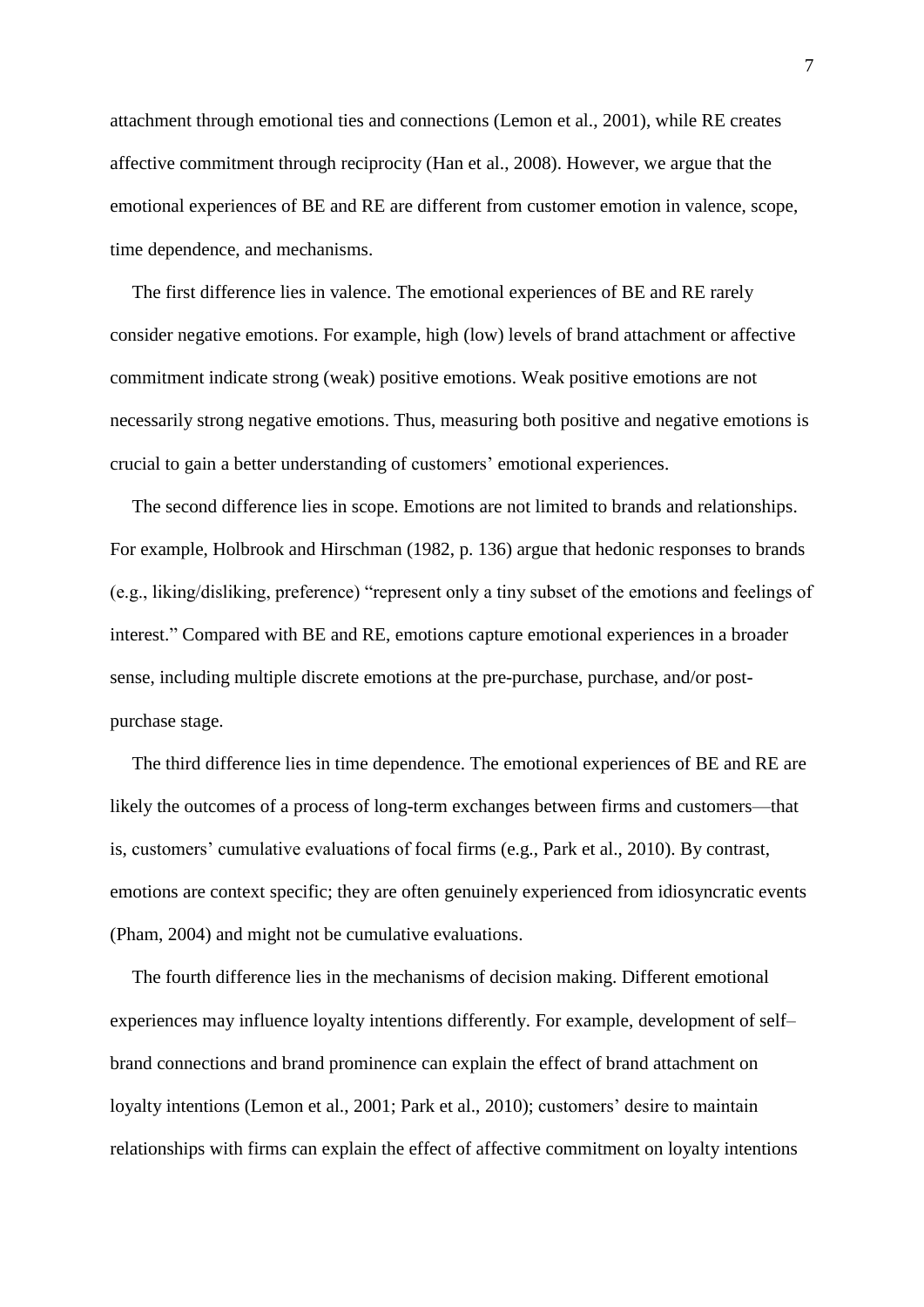(Evanschitzky, Iyer, Plassmann, Niessing, & Meffert, 2006). Unlike brand attachment and affective commitment, emotions influence decision making through approach–avoidance reactions in a goal-directed perspective (Pham, 2004). Specifically, the impact of emotions on decision making is mainly through "feeling-is-for-doing" (Zeelenberg & Pieters, 2004). "Feeling-is-for-doing" indicates that emotions have informational (i.e., how do I feel about the current choice?) and motivational (i.e., what do my emotions tell me to do next?) functions, which in turn help people make decisions (Pham, 2004). Positive emotions are favorable and facilitate approach tendencies; negative emotions are unfavorable and facilitate avoidance tendencies (Zeelenberg & Pieters, 2004). That is, customers with positive emotions perceive the attainment of the consumption goal in the current choice; as a result, they tend to continue the current choice (i.e., high loyalty intentions). Conversely, customers with negative emotions perceive the failure in consumption goal attainment in the current choice; thus, they tend to avoid the current choice (i.e., low loyalty intentions). We thus formulate hypotheses for the main effects of positive and negative emotions on loyalty intentions:

- **H1a.** Positive emotions have a positive impact on loyalty intentions when accounting for the effects of CEDs.
- **H1b.** Negative emotions have a negative impact on loyalty intentions when accounting for the effects of CEDs.
- 3.2. Moderating effects of positive and negative emotions on the CEDs*–*loyalty link<sup>2</sup>

While prior studies generally find positive links between CEDs and loyalty intentions (Rust et al., 2004; Vogel et al., 2009; Ou et al., 2017), we expect that positive (negative) emotions weaken (strengthen) the positive links. Two theories explain the potential

 $\overline{a}$ 

 $2$  We thank two reviewers for suggesting the cognitive loop theory and broaden-and-built theory.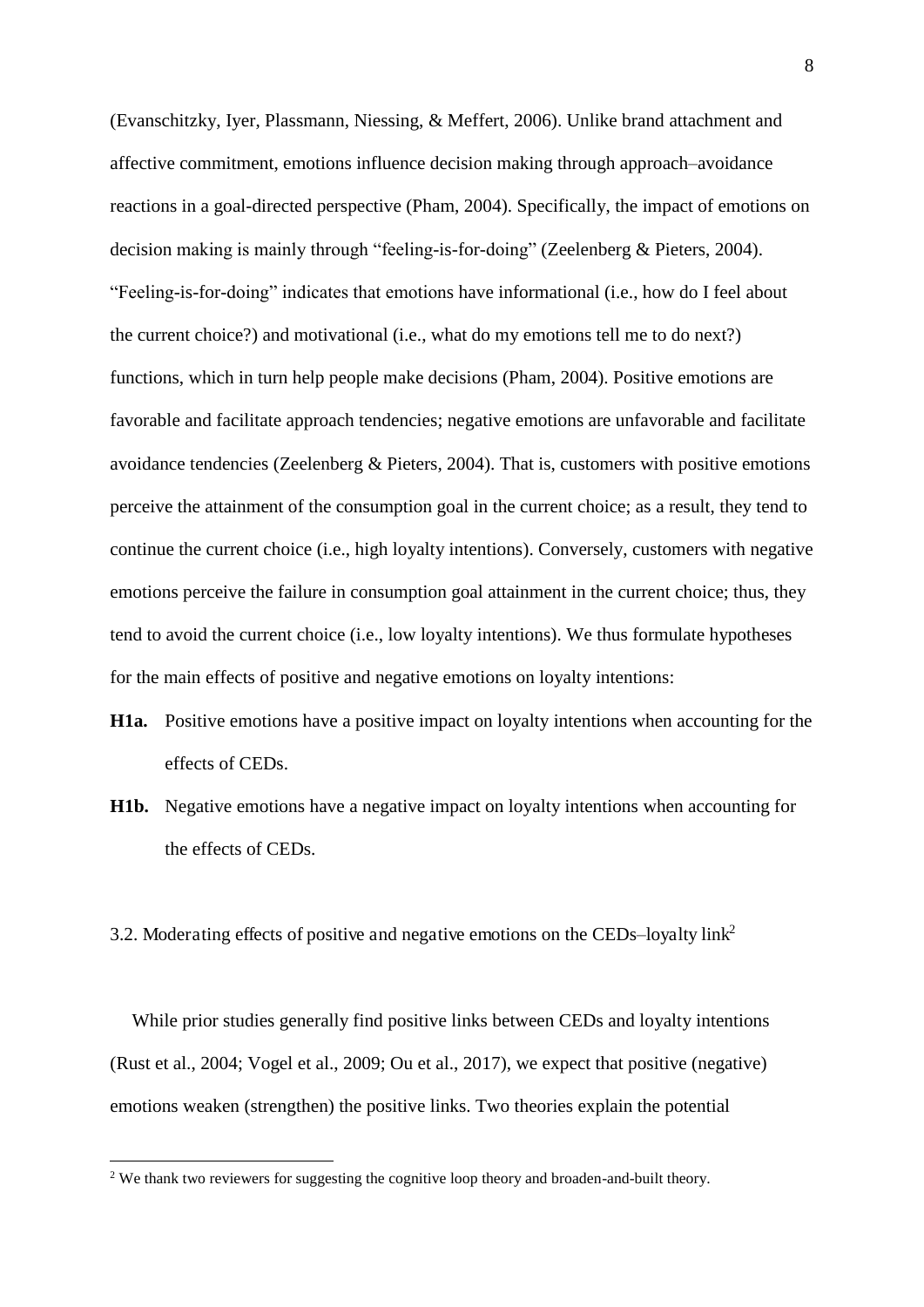moderating effects of positive and negative emotions: the emotion-primacy approach and the broaden-and-built theory. These two theories explain how customers asymmetrically react to positive and negative emotions in different perspectives. The former focuses on the accessibility of emotions in action tendencies and the latter on the scope of thought-action repertoire.

Emotions are human beings' phylogenetic reaction through a bio-regulation process (Pham, 2004). The emotion-primacy approach proposes that positive (negative) emotions directly and clearly tell customers that they like (dislike) the experiences with focal firms (Kwortnik and Ross, 2007). This implies that when making decisions, customers tend to rely on their emotions, which may decrease the impact of other decision factors (Pham, 2004). A potential reason is that reliance on emotions can easily reduce confusion and speed up decision making. As a result, the emotion-primacy approach suggests that emotions decrease the effects of CEDs on loyalty intentions. However, the emotion-primacy approach might be more applicable to positive than negative emotions, which could be explained by the cognitive loop. The cognitive loop identifies a positive and negative cognitive loop (Isen, Shalker, Clark, & Karp, 1978). A positive cognitive loop refers that individuals with positive emotions retrieve more positive than negative memories and these positive memories will affect action tendencies. The tendencies are usually relevant to maintaining positive emotions, which will lead to another positive loop (Isen et al., 1978). For example, the tendencies include self-generous, have expectations of positive events in the future, and help others (Isen et al., 1978). A negative cognitive loop refers that individuals with negative emotions retrieve more negative than positive memories. However, different from a positive loop, these negative memories do not have the corresponding impact on action tendencies. Most people have an attempt to break the negative loop and enhance their emotional well-being; one way of breaking the loop is relying on relevant positive memories (Isen et al., 1978). We therefore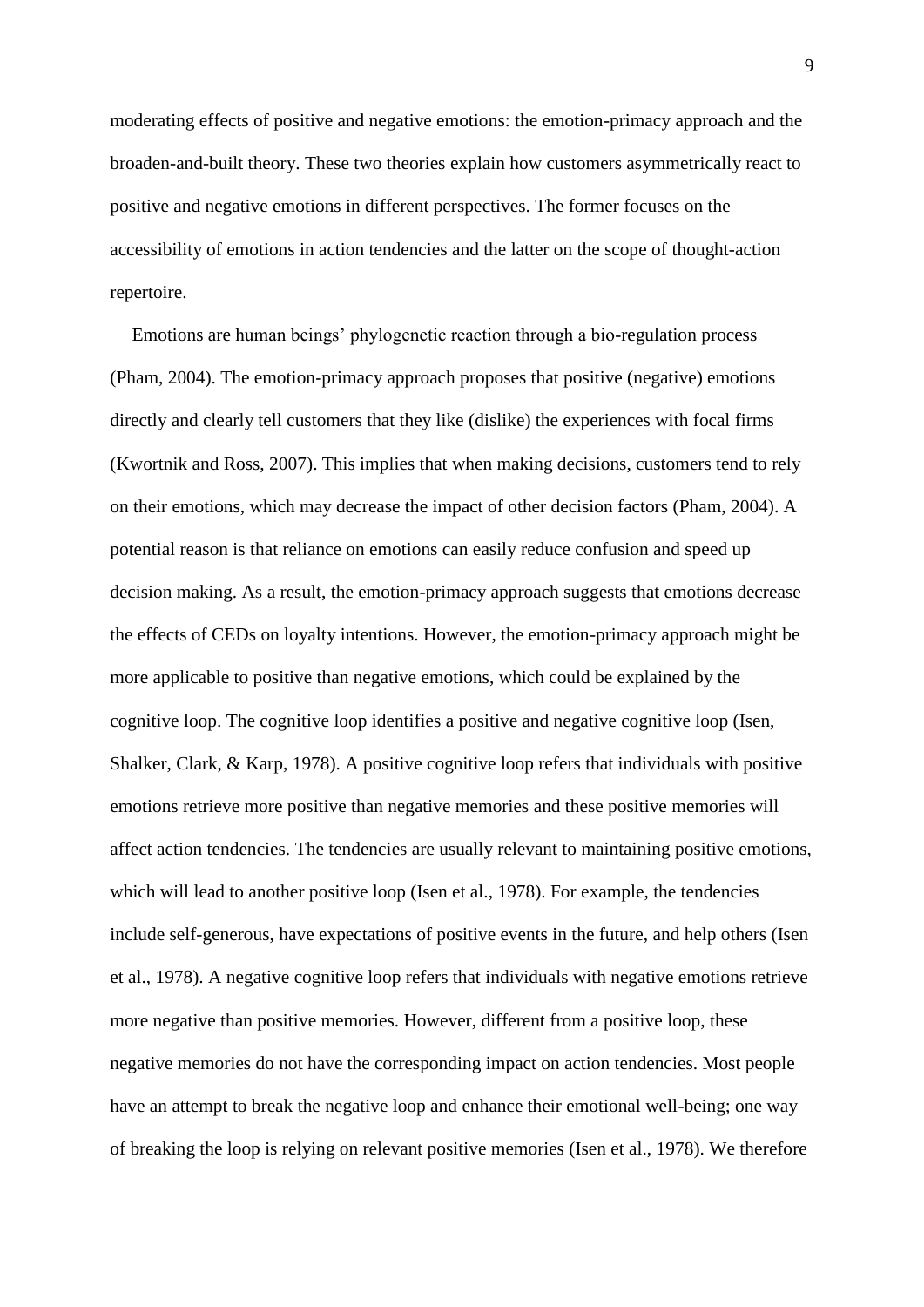propose that customers with negative emotions may give more weight to any positive experiences retrieved. This suggests a strengthened positive link between CEDs and loyalty intentions, given perceived positive CEDs. However, do customers with negative emotions evaluate CEDs properly? Don't they have more negative evaluations of CEDs? Isen and Shalker (1982) find that individuals with negative emotions do not behave "defensive inattention to the stimulus material itself (p. 61)." Negative emotions do not blind individuals when they evaluate the characteristics of the objects, suggesting that customers are less likely to negatively evaluate good performance of CEDs.

In addition to the emotion-primacy approach, the broaden-and-built theory also supports the moderating effects of emotions. The theory focuses mainly on positive emotions and proposes that positive emotions widen individuals' thought-action repertoire (Fredrickson, 1998; 2001). Individuals with positive emotions likely capture extensive stimuli, create the urge to explore and integrate, and prefer variety-seeking (Fredrickson, 2001). The theory implies that customers with positive emotions widen their thoughts and consider extensive factors in loyalty decisions. In this regard, loyalty factors may include not only CEDs but also other experiences during the consumption stages. The role of CEDs thus is relatively less prominent in loyalty decisions when extensive factors are taken into account. In addition, customers with positive emotions tend to retrieve more positive than negative experiences (Isen et al., 1978). While there are extensive positive experiences in mind, the accumulation of these experiences might not proportionally influence loyalty decisions (Das Gupta, Karmarkar, & Reols, 2016). That is, these positive experiences may not create synergies. One positive experience might be exciting and could be easily transferred to loyalty decisions. However, this positive experience may render additional positive experiences less exciting (Das Gupta et al., 2016), suggesting a negative interaction of these positive experiences on loyalty decisions.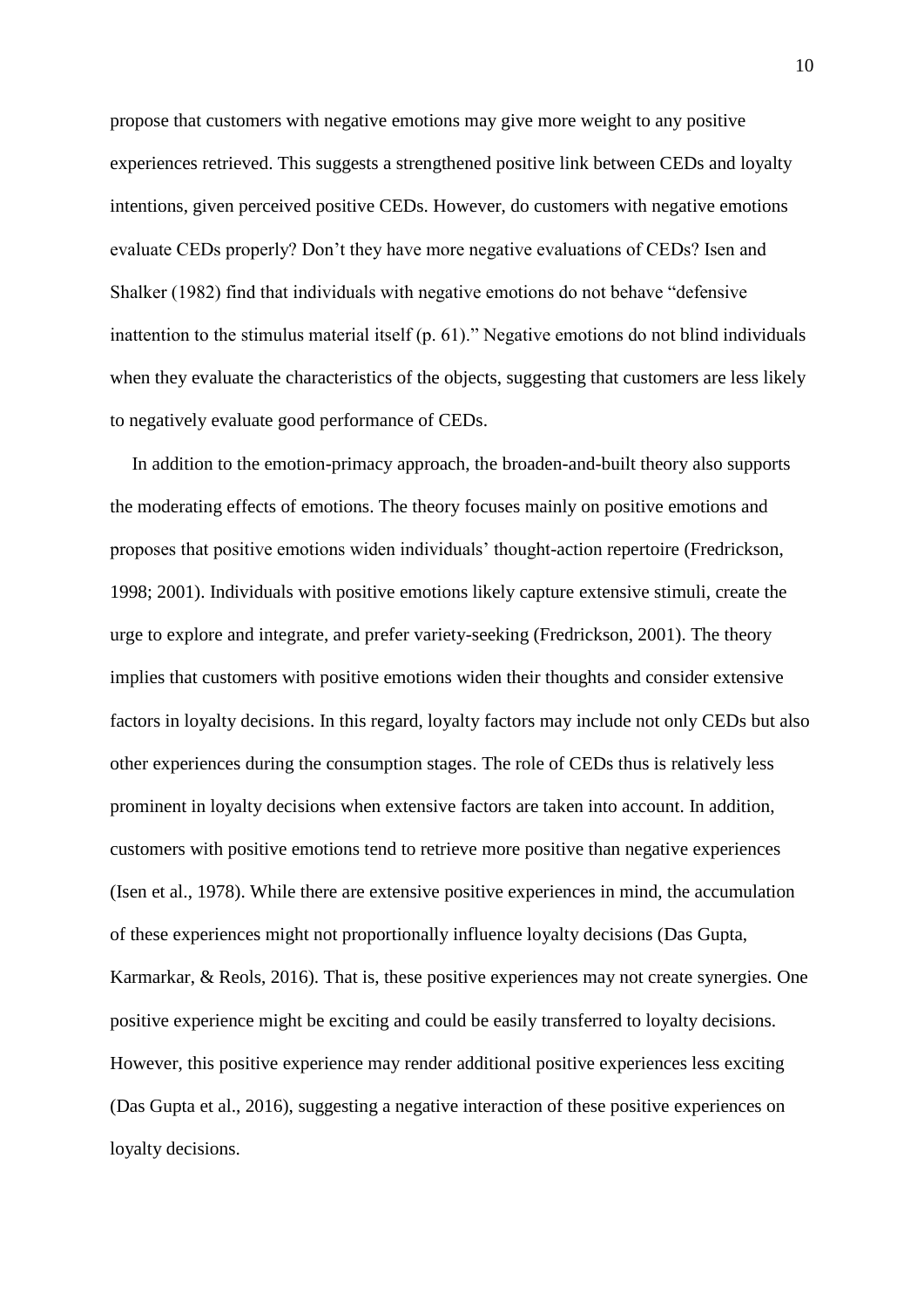Contrast to positive emotions, negative emotions narrow individuals' thought-action repertoire (Fredrickson, 1998; 2001; Fredrickson & Joiner, 2002). However, as the negative cognitive loop points out, most people want to break the loop. We mentioned that one way of breaking the loop is paying more attention to positive experiences. We additionally assume that the other way of breaking the loop is undoing negative emotions, which will help enhance emotional well-being (Fredrickson, 1998). Positive emotions undo negative emotions because positive emotions "loosen the hold that a negative emotion has gained on that person's mind and body by dismantling or undoing preparation for specific action (Fredrickson, 2001, p. 222)." This may indirectly suggest that positive experiences are also able to undo or mitigate the aftereffects of negative emotions, implying that CEDs (if perceived positively) and negative emotions create a positive interaction on loyalty decisions. Thus, we derive the following hypotheses on the basis of the broaden-and-built theory for positive emotions and the cognitive loop for negative emotions:

- **H2a.** Positive emotions weaken the effect of VE, BE, and RE on loyalty intentions (a negative interaction).
- **H2b.** Negative emotions strengthen the effect of VE, BE, and RE on loyalty intentions (a positive interaction).

#### **4. Method**

 $\overline{a}$ 

To examine emotions, we collected a customer data set in  $2012$ ,<sup>3</sup> including  $10,527$ customer responses of 102 leading firms (based on revenues) from eighteen service industries

<sup>&</sup>lt;sup>3</sup> We collected the data of the Dutch Customer Performance Index in 2010, 2011, and 2012. We used the 2012 data. Ou et al., (2014) and Ou et al. (2017) use 2010 and 2011 data, respectively. We used the same measures (i.e., loyalty intentions, VE, BE, and RE) as these other two studies. Part of the text on the methodology used is thus based on Ou et al. (2014, 2017).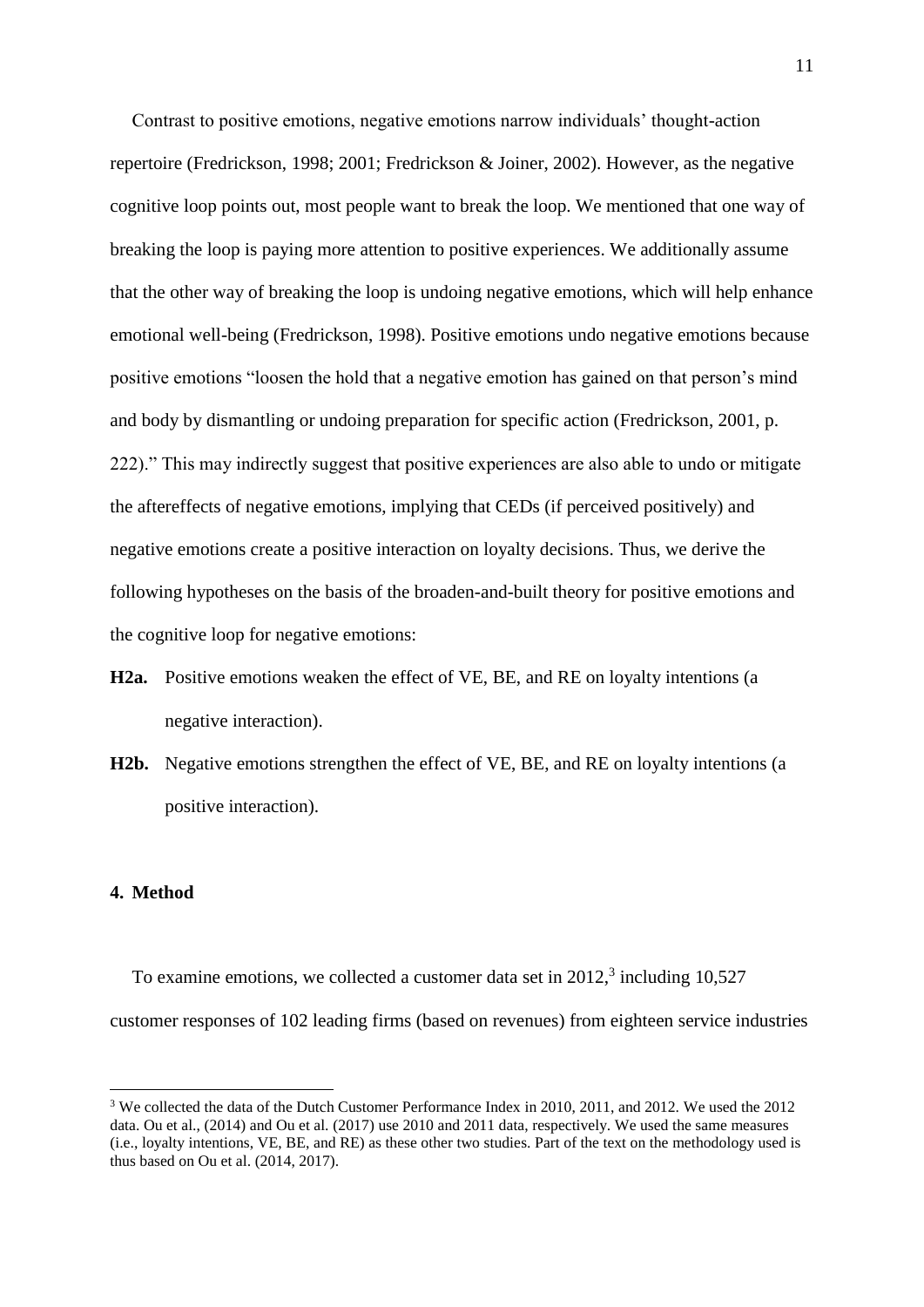in the Netherlands. These industries include insurance (thirteen firms), health insurance (nine firms), banking (five firms), mobile phone (five firms), landline phone (six firms), energy providers (five firms), gasoline providers (five firms), travel agencies (nine firms), holiday resorts (four firms), airlines (four firms), supermarkets (seven firms), health/beauty retailing (four firms), department stores (four firms), electronic retailing (five firms), do-it-yourself retailing (four firms), furnishing retailing (five firms), e-booking (four firms), and online retailing (four firms). We randomly chose respondents and asked them to rate multiple firms per industry. That is, for each industry, we provided a list of firms (between four and thirteen) to the respondents, who chose the firms (maximum three) of which they are currently customers. Given that some respondents are current customers of two or three firms in one industry, they repeatedly answered the same questions about different firms. The data contain 7,596 total eligible customers with 10,527 responses. Women comprise 53.2% of the sample. Regarding age, 17.0% of the respondents are between 18 and 29 years of age, 22.7% between 30 and 39 years, 16.9% between 40 and 49 years, 26.2% between 50 and 64 years, and 17.1% more than 65 years. Finally, 38.7% of the respondents have household incomes between €30,000 and  $€60,000$  per year.

#### 4.1 Measurement of variables

# 4.1.1. Loyalty intentions

Following Rust et al. (2004), we adopted self-reported probabilities of engaging in the next purchase to measure loyalty intentions. Table 2 provides the question. The respondents allocated 100 points across the firms of each industry. Because the respondents needed to allocate all 100 points across their chosen firms, if they chose only one firm for the next purchase, they displayed monogamous loyalty and gave 100 points to the firm. If they had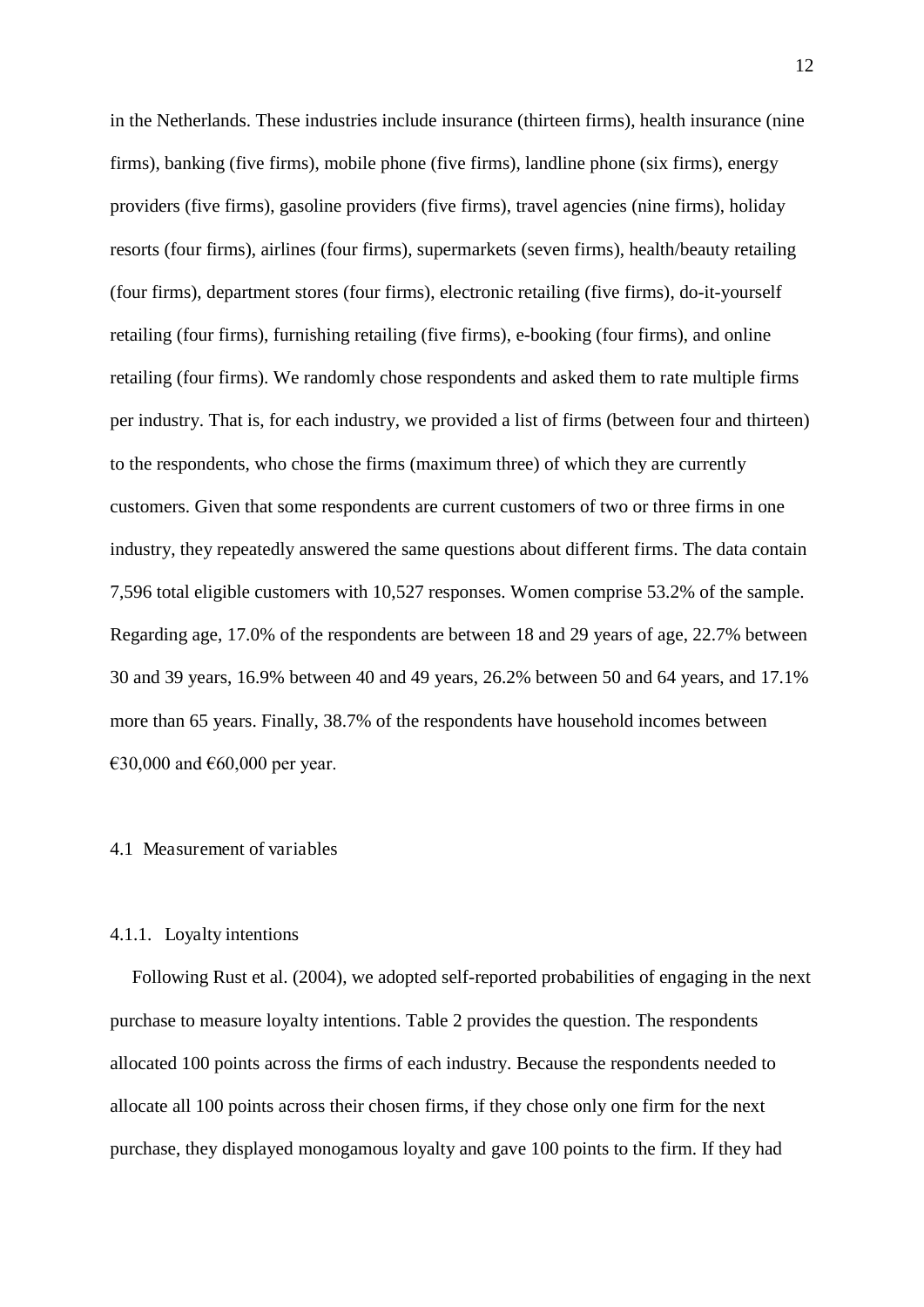more than two firms in their consideration set for the next purchase, they displayed polygamous loyalty and allocated 100 points across the considered firms.

#### <Table 2 here>

# 4.1.2. CEDs and customer emotion

The development of the measures for CEDs is the same as in Ou et al.'s (2017) study. They use four steps to develop the measures (see Appendix 3 in their article). To measure CEDs, we used 7-point scales (1 = "totally disagree";  $7 =$  "totally agree") with multiple items (see Table 2). VE focuses on the price–quality ratio and convenience (Rust et al., 2004; Verhoef, Langerak, & Donkers, 2007). BE measures the perceived strength and innovative abilities of the brand (Verhoef et al., 2007). RE consists of items focusing on perceived commitment, feeling "at home," and feeling connected with the firm (Verhoef, 2003; Verhoef et al., 2007).

To measure positive and negative emotions, we asked respondents the extent to which they felt six specific emotions as a customer of the firms based on their past experiences: happiness, joy, and enthusiasm for positive emotions and anger, regret, and distrust for negative emotions (see Table 2). Kwortnik and Ross (2007) note that commonly experienced positive emotions include happiness, joy, and excitement. As excitement tends to be experienced only during consumption, we selected enthusiasm, which can happen at the prepurchase, purchase, and/or post-purchase stage. Regarding negative emotions, anger is an often studied emotion (see Table 1). We further selected regret and distrust as the other negative emotions because some studies indicate that these are often experienced emotions in the service context (e.g., Johnson & Grayson, 2005; Zeelenberg & Pieters, 2004). We measured these six emotions with 7-point scales  $(1 = "not at all"; 7 = "strongly").$ 

#### 4.1.3. Control variables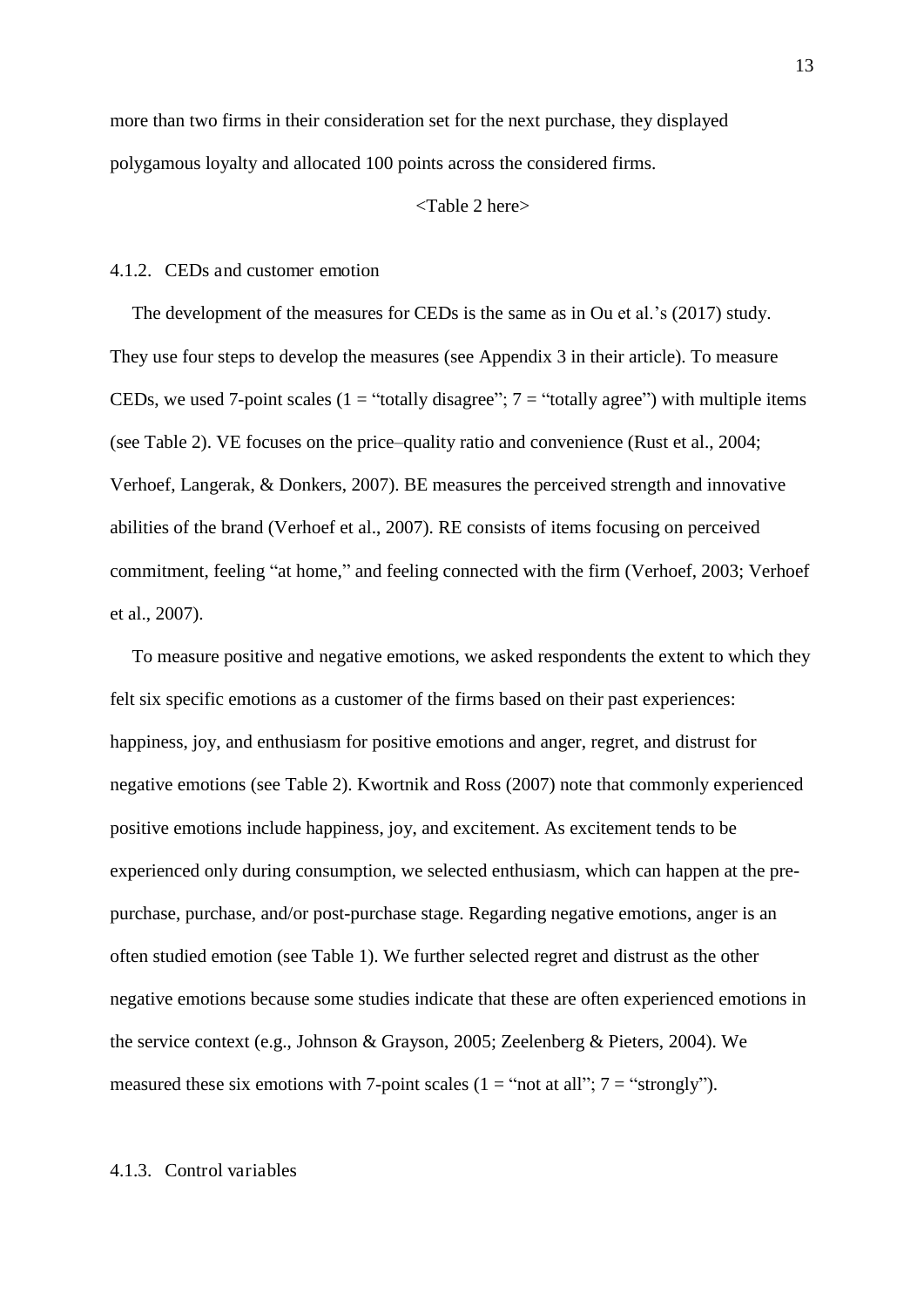Studies extensively specify and explain that age, gender, income, relationship length, switching costs, involvement, and consumer confidence can influence loyalty intentions. We thus controlled for these variables in the model. For example, Ou et al. (2014, 2107) theorize that age, gender, and income influence loyalty decisions. Customers with longer relationship length tend to trust focal firms and have higher loyalty intentions (Reinartz & Kumar, 2003); customers perceiving higher switching costs tend to be locked in and thus forced to stay with the firms (Dick & Basu, 1994); more involved customers tend to perceive the importance of the services received and have higher loyalty intentions (Bloemer & De Ruyter, 1999); customers with higher consumer confidence tend to be less skeptical about focal firms and have higher loyalty intentions (Hunneman, Verhoef, & Sloot, 2015; Ou et al., 2014).

# 4.1.4. Psychometric characteristics of CEDs and customer emotion

We asked questions about CEDs and emotions in the following order: (1) VE, (2) BE, (3) happiness, (3) joy, (4) anger, (5) regret, (6) enthusiasm, (7) distrust, and (8) RE. Table 3 shows that the reliability (Cronbach's  $\alpha$ ) is .76, .73, .85, .94, and .89 for VE, BE, RE, positive emotions, and negative emotions, respectively. Regarding convergent validity, Table 3 shows that the average variances extracted (AVE) of CEDs and emotions exceed the accepted critical value of .5. In addition, the AVEs of CEDs and emotions (.53–.79) are higher in general than the shared variance of any two constructs (.01–.40). Regarding discriminant validity, the principal component analysis (PCA) clearly shows the presence of the five dimensions VE, BE, RE, positive emotions, and negative emotions. The total variance is explained by 80.0%. Confirmatory factor analysis (CFA) also shows the presence of the five dimensions VE, BE, RE, positive emotions, and negative emotions with adequate model fit  $(RMSEA = 0.062; CFI = 0.97; SRMR = 0.04$ . We further included two control variables (customer involvement and consumer confidence) in the CFA. The results show seven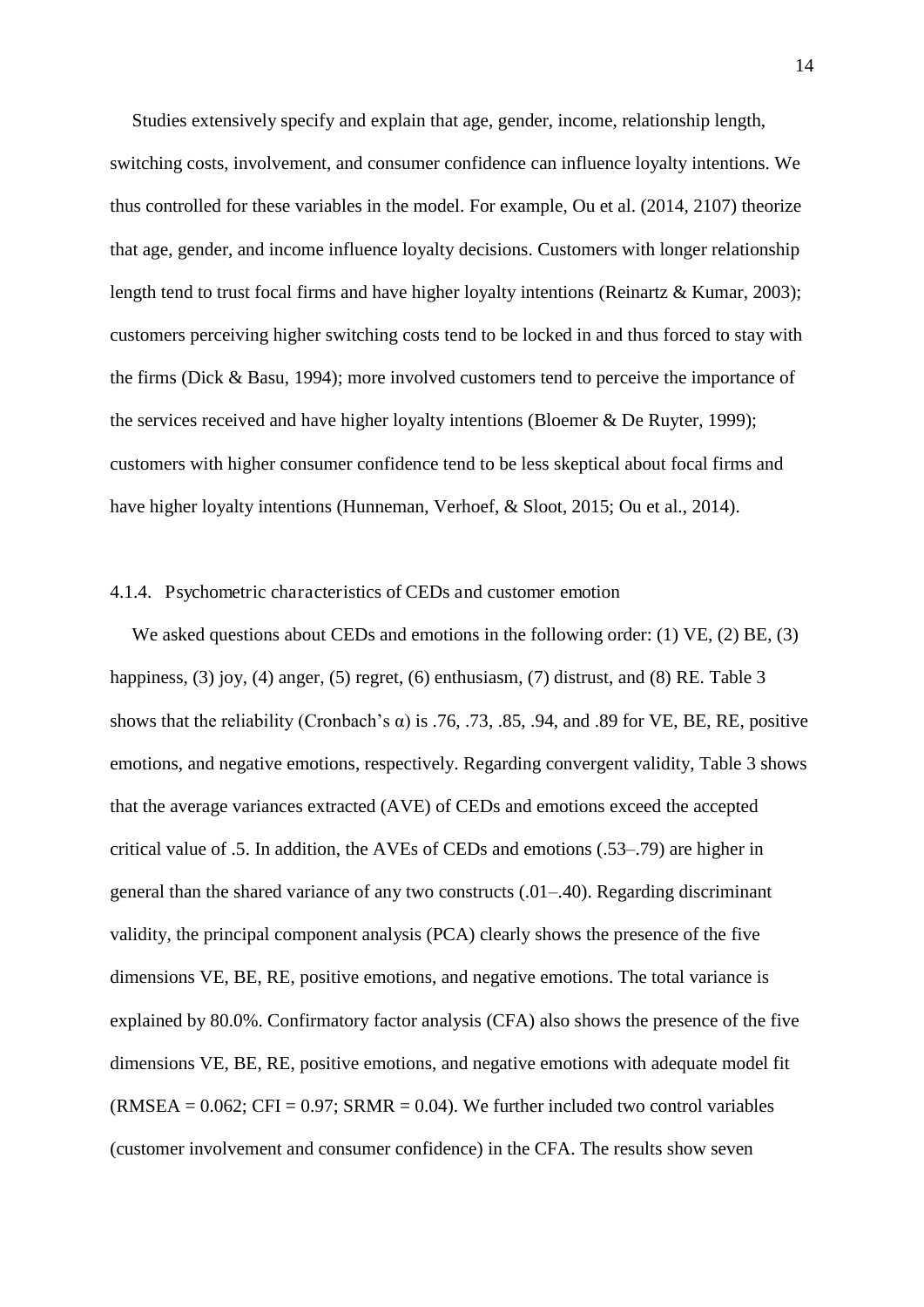dimensions with better model fit (RMSEA =  $0.048$ ; CFI =  $0.97$ ; SRMR =  $0.03$ ). Thus, PCA and CFA confirm discriminant validity of the main constructs. These results indicate that VE, BE, RE, positive emotions, and negative emotions are not unidimensional. In other words, CEDs, positive emotions, and negative emotions are distinct constructs, justifying the examination of positive and negative emotions as additional loyalty drivers and moderators of the CEDs–loyalty link.

#### <Table 3 here>

#### 4.1.5. Common method bias tests

To reduce common method bias (CMB), we measured the dependent and independent variables with different scales (Frank, Torrico, Enkawa, & Schvaneveldt, 2014). We used comparative scaling to measure loyalty intentions (i.e., relative intentions [loyalty shares] among competitors in one industry) and non-comparative scaling to measure CEDs and emotions (i.e., absolute perceptions of CEDs and emotions toward one firm). In addition, we used the partial correlation with a marker variable (Lindell & Whitney, 2001) to test for potential CMB. A marker variable is not theoretically relevant to the dependent variable. However, we do not have such a marker variable in the data. Following Verhoef and Leeflang (2009), we selected consumer confidence as a marker variable because it has little correlation with customer loyalty in the data ( $r = -0.01$ ,  $p > 0.1$ ), even though it could be related to customer loyalty intentions. The change of the correlation coefficients of the main indicators and loyalty intentions is small, between 0.2 and 0.4%. As a result, CMB is not a serious concern in the data.

### **5. Model specification and results**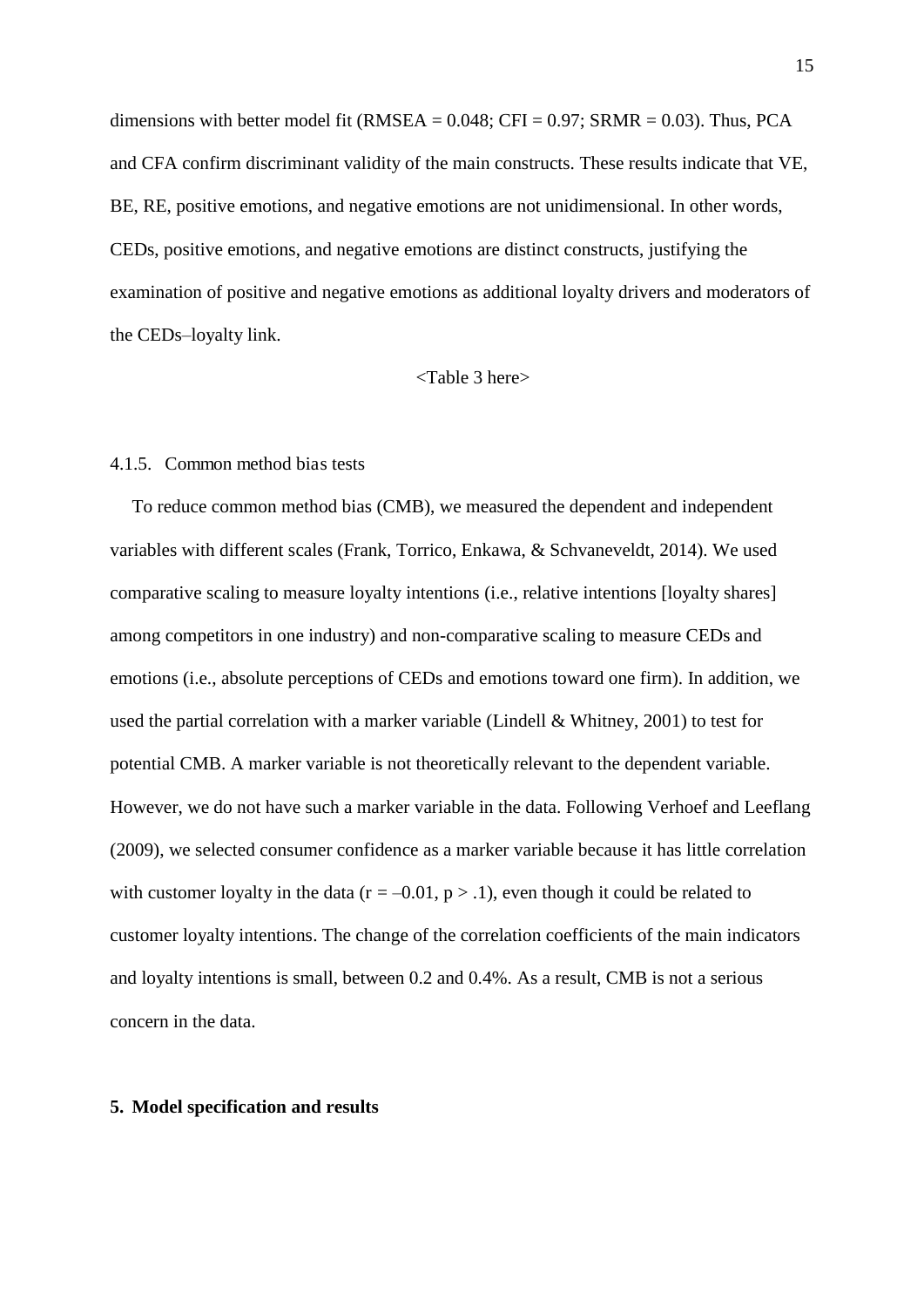## 5.1. Hypotheses testing

We used a multi-level model to analyze the data because the data structure includes three levels (customers as the first level, who are nested within firms; firms as the second level, which are nested within industries). The following equations represent the multi-level model. We log-transformed loyalty intentions to assume a linear relationship between loyalty intentions and the relevant predictors. To facilitate interpretation of the interaction effects, we mean-centered CEDs and emotions. We detail the equations in Web Appendix A.

Table 4 shows the results of the multi-level analysis. Model 1 includes only CEDs as the main effects; model 2 adds positive and negative emotions as additional loyalty drivers; model 3 adds the interactions between CEDs and positive and negative emotions. Model 2 is significantly better than model 1  $(-36752.66 - (-37021.14) = 268.48$ , df = 2, p < .01), and model 3 is significantly better than model 2  $(-36718.54 - (-36752.66) = 34.12$ , df = 6, p < .01). Thus, we use model 3 to discuss the results. The main effects of CEDs and emotions on loyalty intentions across eighteen industries are significant ( $p < .01$ ): 1.03 for VE, .98 for BE, 1.80 for RE, 1.50 for positive emotions, and  $-1.19$  for negative emotions. These results provide support for H1a and H1b, showing that positive and negative emotions independently and significantly influence loyalty intentions when taking CEDs into account.

## <Table 4 here>

In terms of the moderating effects of emotions, consistent with H2a, the interactions between positive emotions (PE) and CEDs are significantly and negatively related to loyalty intentions (–.39 for VE  $\times$  PE, –.15 for BE  $\times$  PE, –.15 for RE  $\times$  PE; p < .01). The interaction between negative emotions and BE and that between negative emotions (NE) and RE are significant (.22 for BE  $\times$  NE, .23 for RE  $\times$  NE; p  $<$  .01); however, the interaction between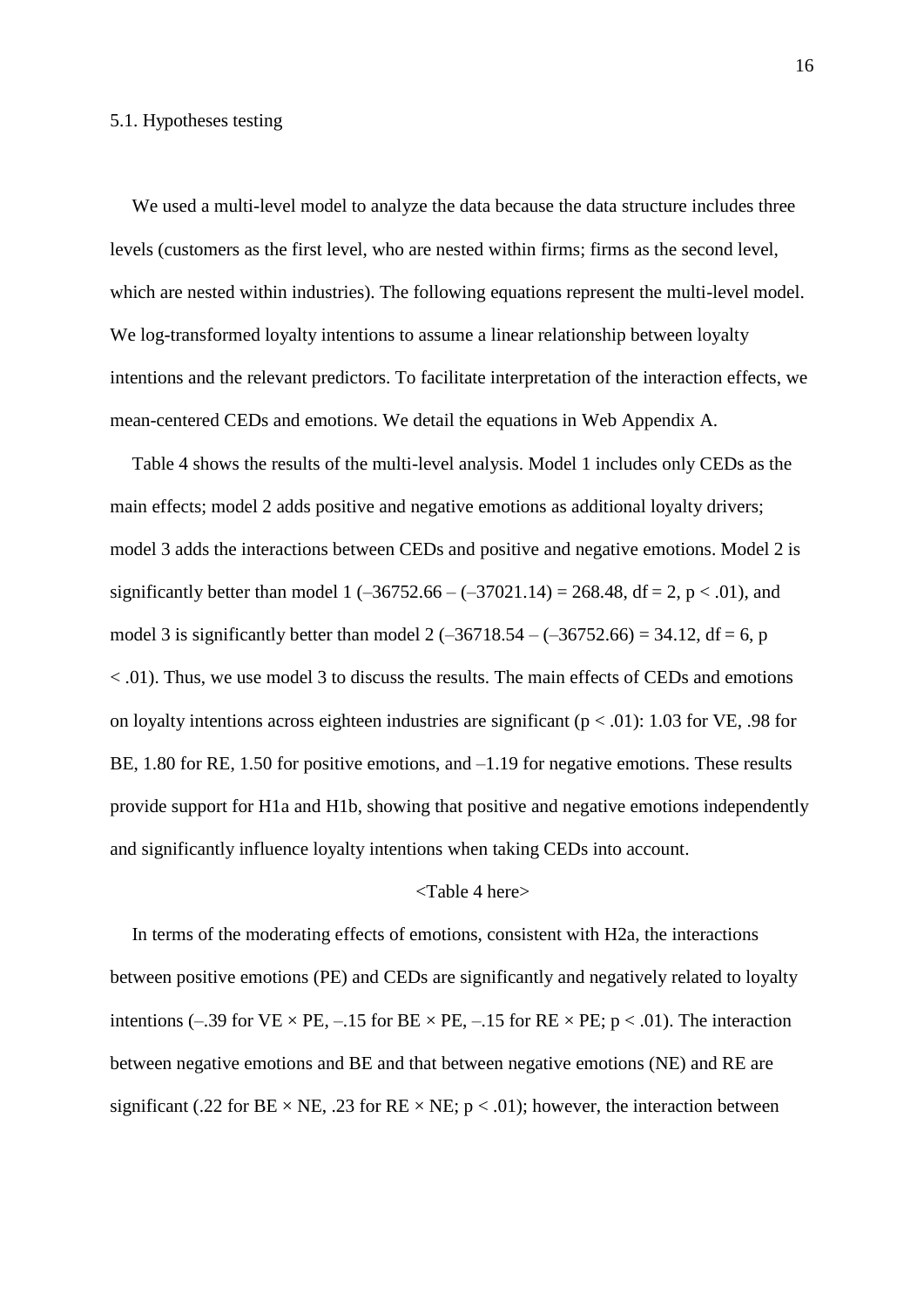negative emotions and VE is not significant (.10 for VE  $\times$  NE; p  $>$  .10). Thus, H2b is partially supported.

## 5.2. Exploring the cross-industry variance

This study does not intend to theoretically explain the potential cross-firm and crossindustry variance of the interactions between CEDs and emotions. However, we examined whether this variance exists. Table 4 shows that the cross-firm variance of  $VE \times PE$  (.37; p < .01), RE  $\times$  PE (.30; p < .05), VE  $\times$  NE (.47; p < .01), and RE  $\times$  NE (.62; p < .01) is significant, showing that the effects of these interactions vary across firms. The cross-industry variance of BE  $\times$  PE (.28; p < .05) and RE  $\times$  PE (.24; p < .05) is also significant, showing that the effects of these interactions vary across industries. These results indicate that the moderating effect of positive emotions seems more likely to vary across firms and industries than that of negative emotions.

To explore the source of the cross-industry variance, we used data from an expert survey, where we asked experts to evaluate some industry/product characteristics of the eighteen industries, including competitive intensity, innovative markets, contractual settings, visibility to others, complexity of purchase decisions, and difficulty of evaluating quality. These have also been used in Ou et al. (2017) and for more details we refer to this study. Our exploratory analysis revealed that difficulty of evaluating quality  $(-.14, p < .05)$  strengthens the negative interaction of BE and positive emotions. When it is difficult to evaluate quality prior to consumption, customers have to make a decision using a proxy that indicates the future performance of goods/ services (Lemon et al., 2001). The proxy could be either BE or positive emotions. In addition, competitive intensity  $(-.13, p < .05)$  and contractual settings  $(-.29, p < .05)$  strengthen the negative interaction of RE and positive emotions. Companies in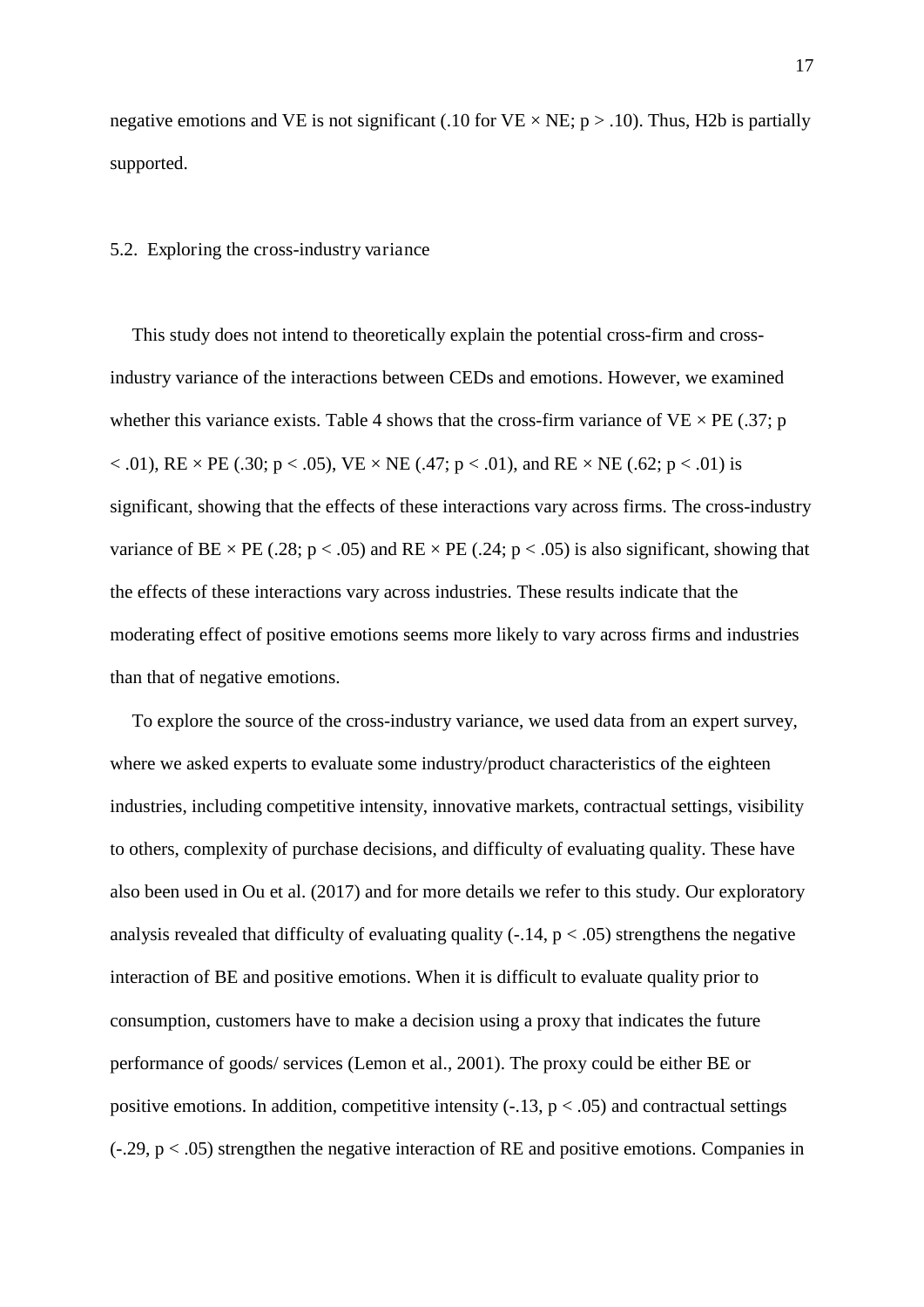competitive industries likely provide homogeneous rather than heterogeneous goods/services (Menguc and Auh, 2006). In contractual settings, customers sign a contract with firms, of which agreement is valid for a period of time (Gulati, 1995). In sum, the initial findings show that strategic dis-synergies of CEDs and positive emotions are more prevalent in the industries with difficulty to evaluate quality prior consumption (e.g., insurance, banking, DIY retailing), high competitive intensity (e.g., health insurance, supermarkets, electronic retailing, airline), or contractual settings (e.g., energy providers). This finding suggests that these industries need to pay more attention to specific loyalty factors, which are crucial to enhance loyalty intentions. We will elaborate this discussion in the section of managerial implications.

#### 5.3. Robustness checks

We conducted three robustness checks to test whether the obtained results are robust. First, we estimated the models on a randomly chosen 90% and 80% of the sample to prevent type I errors. Second, we used another multi-level analysis to analyze each industry's data and then conducted meta-analysis to summarize the eighteen results. Because we asked the respondents to give multiple responses if they were current customers of multiple firms, the data structure includes responses nested within subjects. Web Appendix B shows that the average number of responses per respondent ranges from 1.02 (energy providers) to 2.58 (banking), resulting in 1.39 across eighteen industries. This number is small for within-subject effects. We therefore ignored these effects in the above multi-level analysis. However, to examine whether the within-subject effects (i.e., customer responses for level 1 and customers for level 2) influence the results, we analyzed each industry's data and summarized the eighteen results by metaanalysis. Third, we used the lottery industry to replicate the findings of the eighteen-industry data. The lottery industry is a service industry in which customers experience significant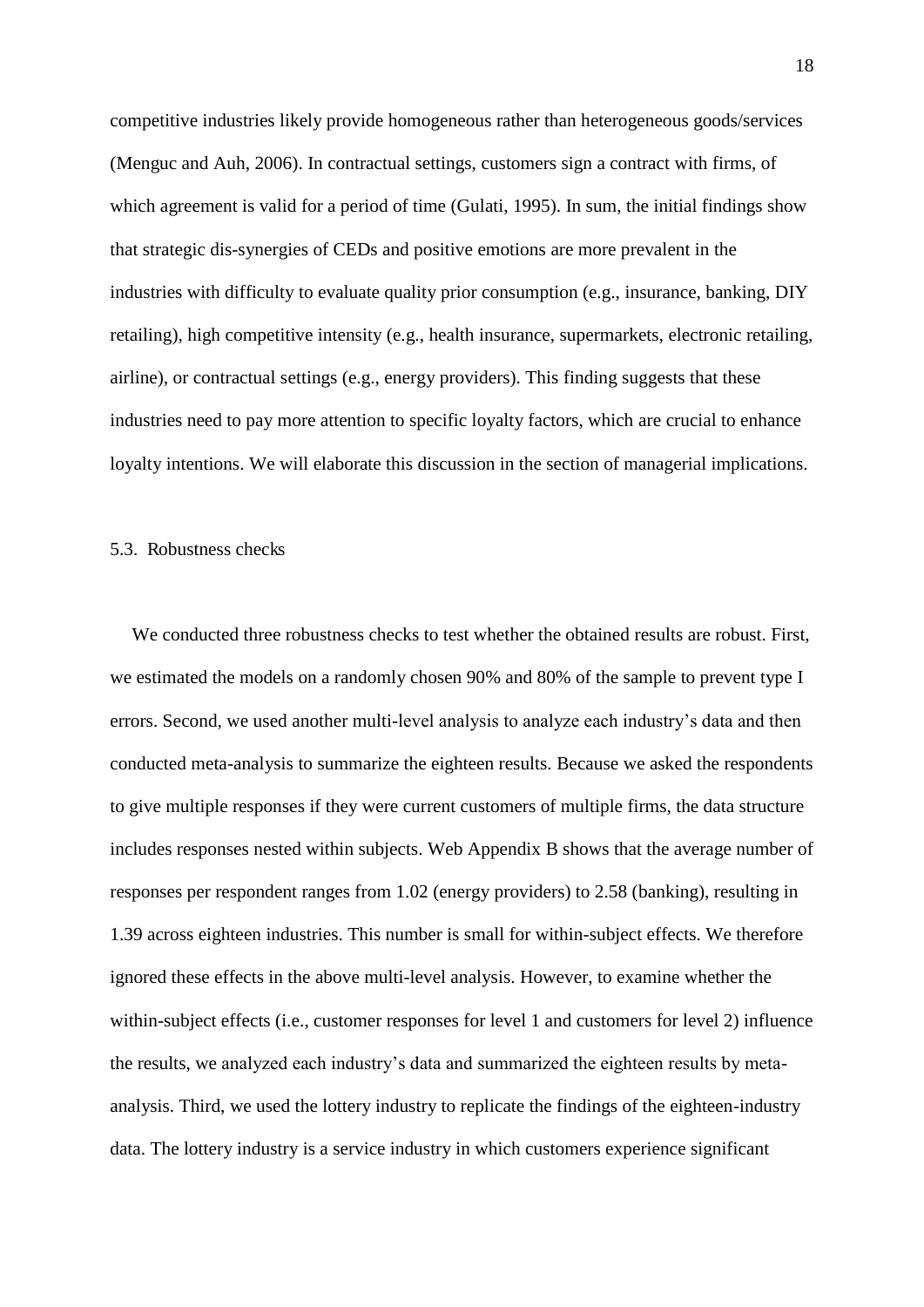emotions. We collected the data in 2013, and the sampling process was the same as the eighteen-industry data. We provided a list of nine firms to the respondents, who chose the firms (maximum of three) of which they are currently customers. If a respondent was a current customer of two or three firms, he or she repeatedly answered the same questions about different firms. The data included 834 customers with 2,165 responses. In general, the three robustness checks confirm the results of the eighteen-industry data, while the nonsignificance of  $VE \times NE$  is still inconclusive. The detail of the three robustness checks is in Web Appendix C.

# **6. Discussion**

# 6.1. Theoretical implications

This study investigates the incremental effects of positive and negative emotions on loyalty intentions and their moderating effects on the links between CEDs and loyalty intentions. The results show that (1) positive and negative emotions incrementally influence loyalty intentions when accounting for the effects of CEDs, (2) positive emotions weaken the effects of CEDs (negative interaction), and (3) negative emotions strengthen the effects of BE and RE (positive interaction).

# 6.1.1. Incremental effects of customer emotion

 Integral emotions are relevant to the focal firm because they are generated by the focal firm and more likely to be perceived as a valid source of customer decisions (Pham, 2007). Consistent with the studies in Table 1, we found that short-lived emotions evoked from recent experiences influence loyalty intentions. The data further confirm that positive and negative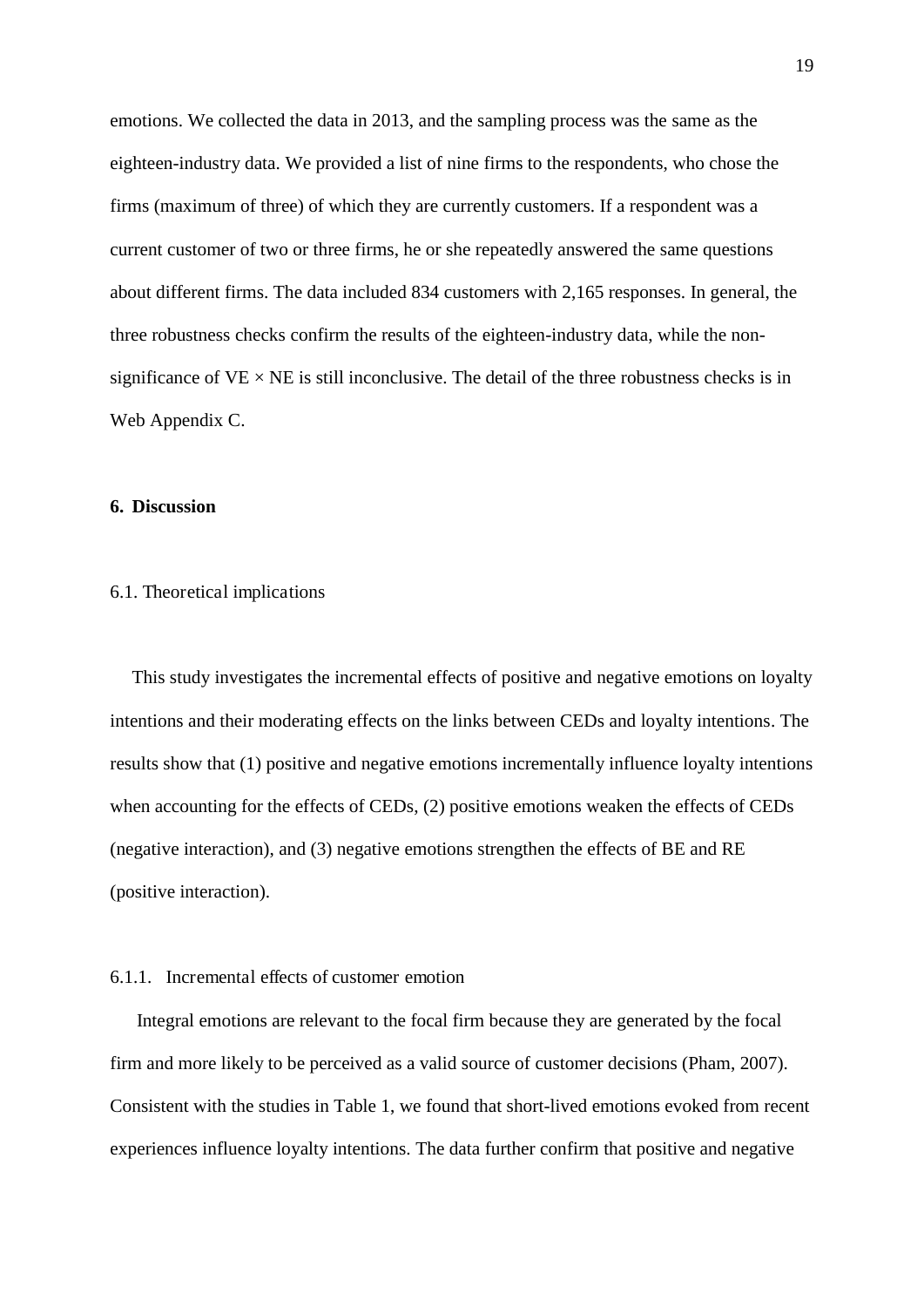emotions are two independent loyalty drivers, which are also distinct constructs from CEDs. This is consistent with the notion that positive and negative emotions are independent dimensions (e.g., Diener & Emmons, 1985). Emotions should be measured in unipolar scales to better capture how positive and negative emotions influence customers' loyalty decisions. However, research knows little about why positive and negative emotions are independent (Warr et al., 1983). A potential explanation lies in desired and undesired events generating positive and negative emotions, respectively, which may not be related to each other (e.g., Warr et al., 1983). For example, a customer can be annoyed by a firm's noisy store but impressed by its frontline employees who patiently help customers, thus showing that the undesired (noisy store) and desired (helpful frontline employees) events are not exactly correlated. In the end, generated positive and negative emotions may independently co-exist within this customer and jointly explain the variance of loyalty decisions. This explanation needs to be empirically tested to provide further insights into and solid evidence of the independence of positive and negative emotions.

# 6.1.2. Moderating effects of customer emotion

We found that customers with positive and negative emotions react differently to CEDs when making loyalty decisions. No strategic synergies to allocating resources to positive emotions and CEDs simultaneously exist to create loyalty intentions. The findings further support the emotion-primacy approach and broaden-and-built theory. The former (Kwortnik et al., 2007) proposes that customers tend to rely on emotions, as reliance on emotions can easily reduce confusion and speed up decision making. The latter implies that the accumulation of extensive positive experiences might not proportionally influence loyalty decisions (Fredrickson, 1998; Das Gupta et al., 2016). However, different from positive emotions, to break a negative loop and enhance emotional well-being (Isen et al., 1978),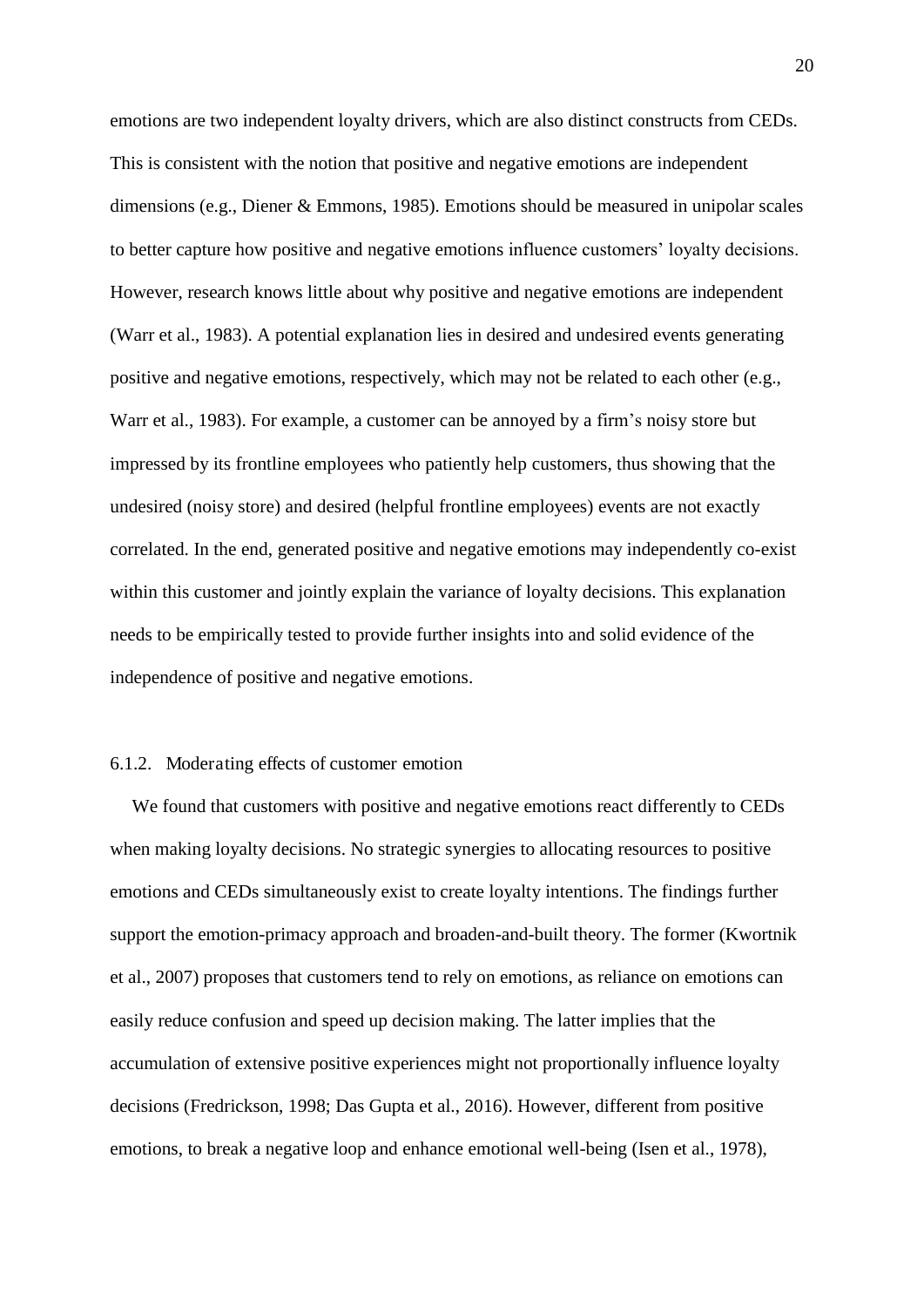customers with negative emotional experiences pay more attention to positively perceived CEDs. Alternatively, the finding also shows that positively perceived CEDs mitigate the aftereffects of negative emotions, consistent with the notion that customers tend to look on the bright side to lessen negative emotional experiences (Ruth, Brunel, & Otnes, 2002). These findings indicate that emotions influence the effectiveness of loyalty drivers. From a strategic perspective, the positive interactions between negative emotions and CEDs imply that while negative emotions are harmful to loyalty intentions, positively perceived CEDs may buffer this negativity. We elaborate on this issue next.

# 6.2. Managerial implications

Managers are often concerned about two issues in the allocation of limited resources: (1) effective trade-offs of competing marketing strategies (Rust et al., 2004) and (2) a better understanding of the combinations of marketing strategies (Siggelkow, 2002). Regarding the first issue, the results show that managers should include not only CEDs but also emotions in the consideration set of loyalty strategies. In addition, positive and negative emotions are two independent loyalty drivers. From this, managers can infer that generating strong positive emotions is not the only way to enhance loyalty intentions, as avoiding strong negative emotions can also be effective. For example, managers should remedy bad services by succeeding in service recovery, which may increase loyalty intentions.

For the second issue, Fig. 2 provides guidance on a strategic combination of CEDs and emotions. In quadrant I, because strategic synergies are missing between CEDs and positive emotions, we suggest focusing on either CEDs or positive emotions, depending on which has a stronger impact on loyalty intentions. For example, Web Appendix B shows that electronic retailing (e.g., Currys in the United Kingdom, MediaMarkt in Germany) should focus on VE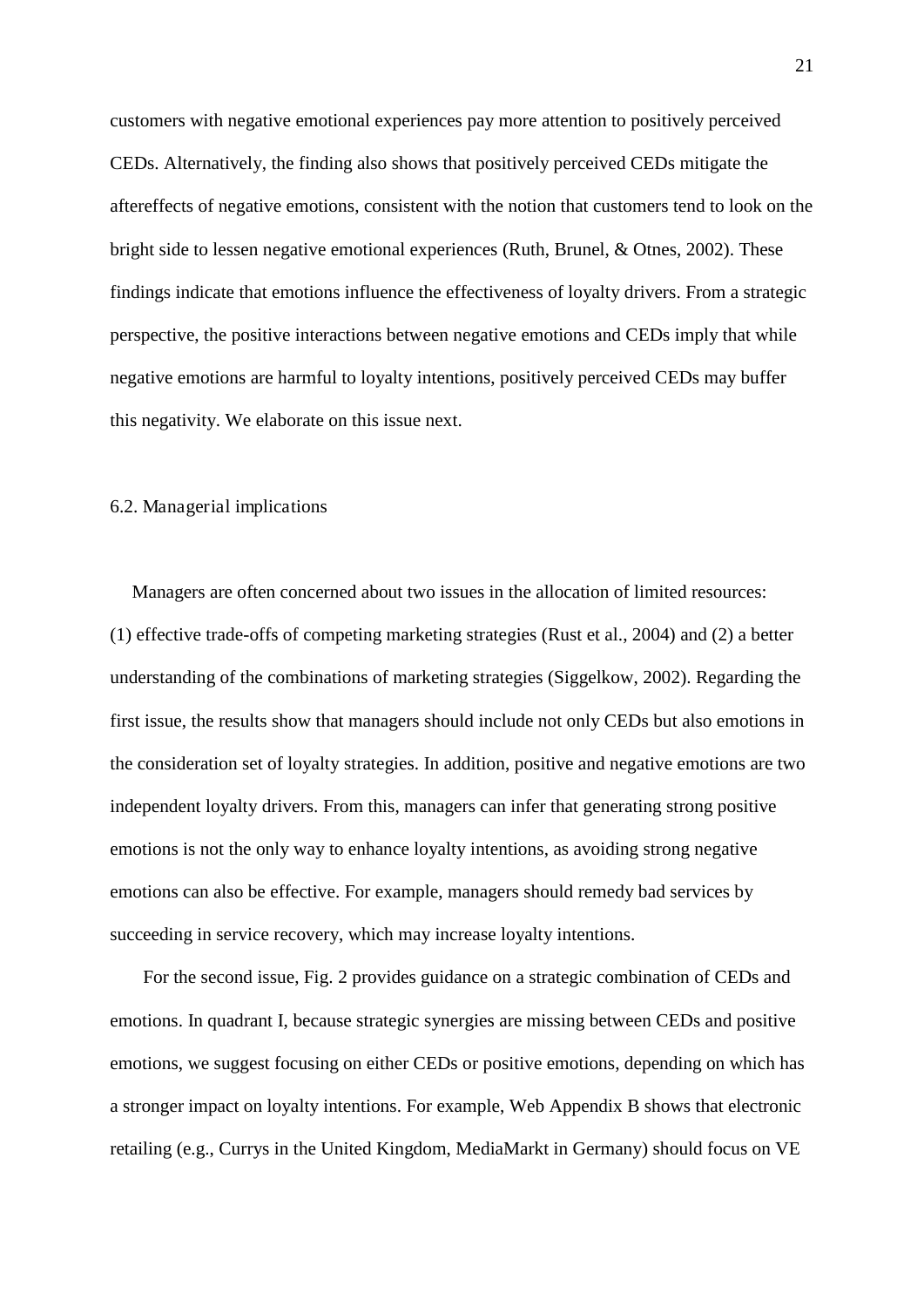and RE, rather than positive emotions. Currys was in a weak position at the beginning of 2014 compared with its competitors (e.g., Amazon, Argos, John Lewis) (Sternberg & Edwards, 2015). To survive, Currys created a "Start with us because we start with you" campaign in May 2014. The purpose of the campaign was to create value for customers by providing good prices and promotions (i.e., VE). However, improving VE by using promotions is not sufficient (Sternberg & Edwards, 2015). To be consistent with the campaign, Currys incorporated "assistance" through price promotions. For example, Currys' advertising flyers not only gave discounts but also compared the benefits of different brands in the same product category. The additional work (i.e., comparison) in price promotion may improve both VE and RE because it helps customers have a better understanding of which brand fits their needs. The campaign helped Currys survive and resulted in increased sales (£895m) and profits (£205m) (Claridge, Edwards, & Sellars, 2016).

#### $\langle$ Fig. 2 here $\rangle$

In quadrant II, if customers negatively perceive CEDs of firms, managing positive emotions could protect firms from what they have not done well, because customers with positive emotions pay less attention to perceived CEDs. Thus, positive emotions are a useful loyalty tool for brands losing brand strength or for new and unfamiliar brands. For example, Netflix, a U.S.-based Internet-streaming media, introduced itself to the Dutch market in 2013 by showing funny YouTube videos. The results suggest that this strategy was effective for Netflix, as generating customers' positive emotions helped decrease their attention to Netflix's CEDs, which customers still had little knowledge of when Netflix was a new player in the market.

Quadrant III is a warning for firms when their customers perceive negative CEDs and have negative emotions. To avoid the potential death spiral in such a situation, the results indicate that firms should take action: expend effort to either enhance perceived CEDs or decrease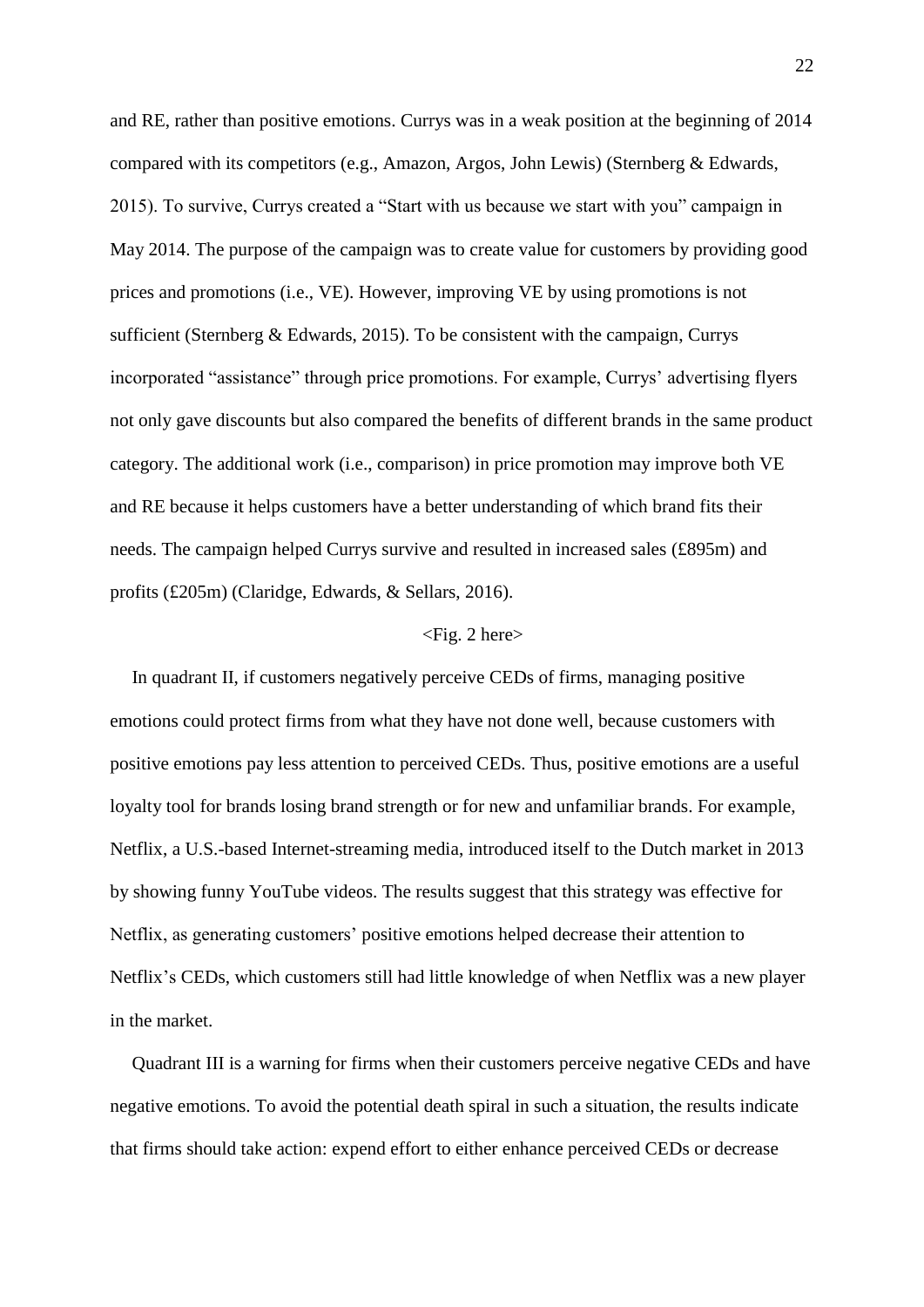negative emotions. Similar to quadrant I, firms need to take into account which loyalty driver is effective in their industries. We thus do not repeat the discussion again.

In quadrant IV, customers perceive positive CEDs and also have negative emotions, a situation that retailing likely often encounters. In retailing, customers likely experience heterogeneous services, meaning that service quality and service encounters frequently vary across different frontline employees and from day to day (Bitner, Booms, & Tetreault, 1990). To buffer the negativity resulting from uncontrollable bad services, we suggest that managers should maintain or even improve their CEDs. For example, MediaMarkt in Germany has massive stores with many shop-floor employees, a surrounding in which customers likely experience different emotions by different levels of service quality and crowdedness when visiting the stores. To buffer the impact of negative emotions elicited across different touchpoints on loyalty decisions, we suggest that MediaMarkt ensure that customers perceive positive CEDs, particularly VE or RE, because these two strategies are effective in this industry. For example, to improve VE, MediaMarkt used "banner shake" in 2011. Here, MediaMarkt cooperated with the newspaper leader, Bild, in Germany and used innovative online price-discount banners to increase the click rate to its discount page (WARC\_2, 2012). Specifically, when visiting the Bild website (bild.de), customers saw a standard discount banner. After a few seconds, they saw a hand pulling away and shaking the Bild website. During the shaking, a special offer from the banner was shaken out, which led customers to the discount page. This innovative campaign produced 1.5 million clicks in three days and a click rate of 7.85% (WARC\_2, 2012).

## 6.3. Limitations and further research

This study has several limitations that require further investigation. First, future research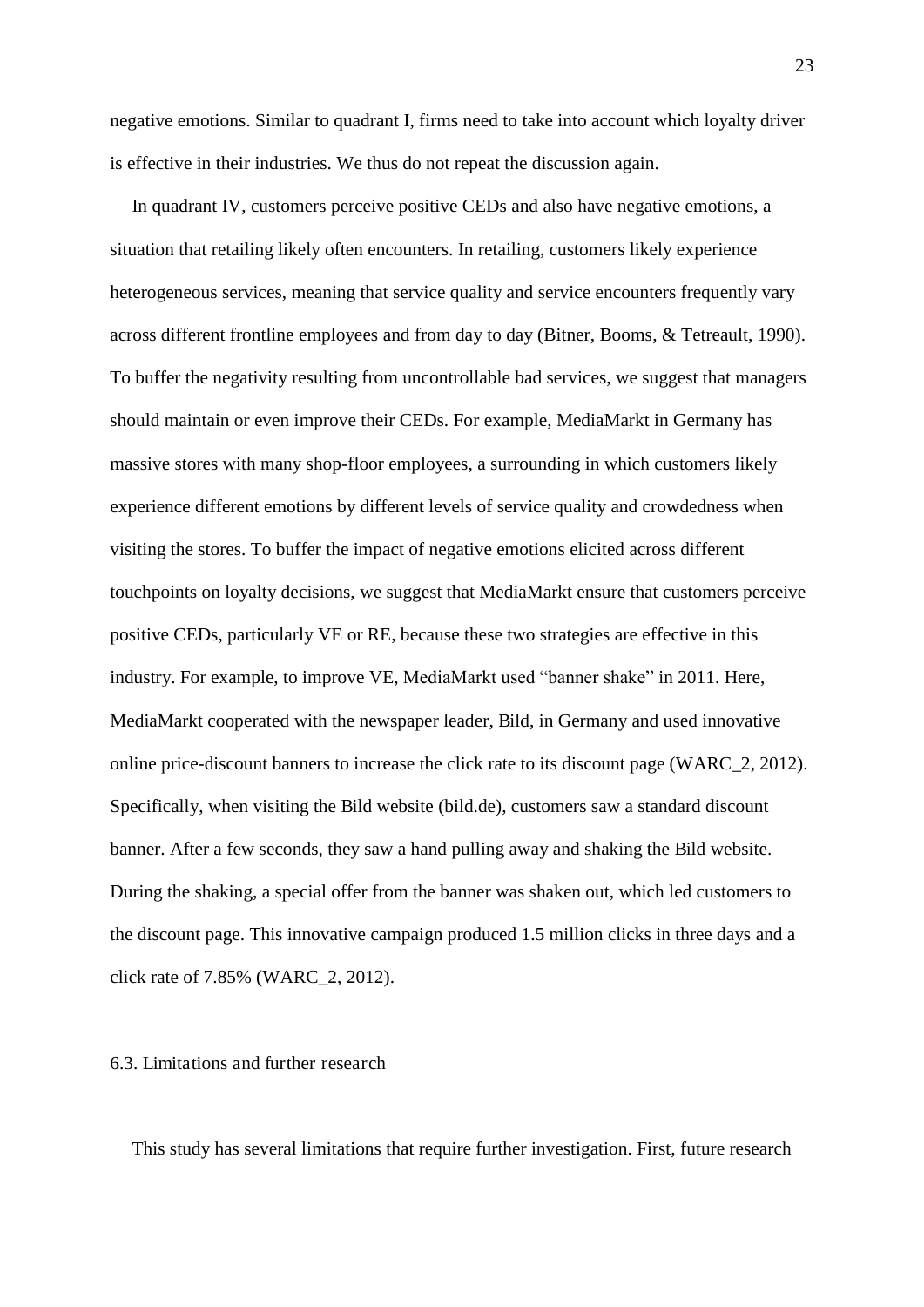might improve the items for BE and include other discrete emotions. We used two items (i.e., strong and innovative brand) that tend to be objective rather than subjective assessments. Subjective assessments are, for example, the extent to which the brand is attractive and likable (Vogel et al., 2009). In addition, discrete emotions are not limited to happiness, joy, enthusiasm, anger, regret, and distrust. Future research could include different emotions based on the appraisal pattern, such as motive-(in)consistent, circumstance-caused, other-caused, and self-caused (Roseman, 1984). Second, the data are cross-sectional. Homburg et al. (2006) find that the judgment pattern of the main effect of emotions on satisfaction decreases over time. Thus, one unresolved question is whether the main and moderating effects of emotions on loyalty intentions decrease over time when customers have sufficient informative knowledge. Third, this study initially examines the moderating role of emotions on the CEDs–loyalty link. While we found that positive emotions generally have a negative moderating impact and negative emotions have a positive impact, we also found that some of these moderating impacts vary across firms and industries. Thus, explanations of such variation could provide more insight into the moderating impact of emotions and managerial implications. Finally, as previously discussed, research knows little about why positive and negative emotions are independent constructs. One research direction would be to examine whether idiosyncratic events generating positive and negative emotions, respectively, are independent of each other and, in turn, lead to the independence of positive and negative emotions. Such an examination is crucial for obtaining more solid evidence of the supposed independence in the emotion literature.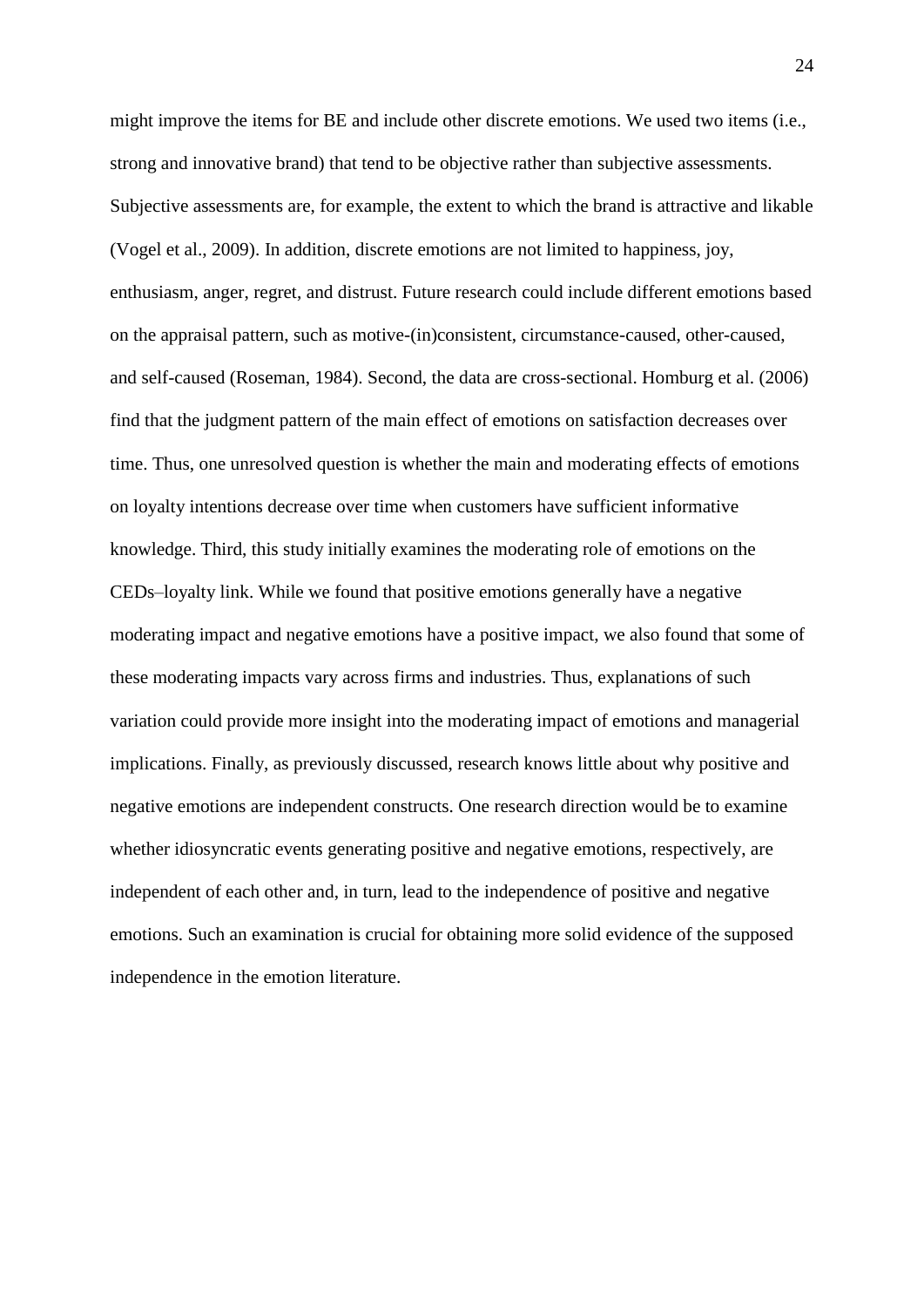# **References**

- Andrade, E. B. & Ariely, D. (2009). The enduring impact of transient emotions on decision making. Organizational Behavior and Human Decision Processes, 109 (1), 1-8.
- Babin, B. J. & Darden, W. R. (1996). Good and bad shopping vibes: Spending and patronage satisfaction. Journal of Business Research, 35 (3), 201-206.
- Batra, R., Ahuvia, A., & Bagozzi, R. P. (2012). Brand love. Journal of Marketing, 76 (2), 1- 16.
- Bitner, M. J., Booms, B, H., & Tetreault, M. S. (1990). The service encounter: diagnosing favorable and unfavorable incidents. Journal of Marketing, 54 (1), 71-84.
- Bloemer, J. & De Ruyter, K. (1999). Customer loyalty in high and low involvement service settings: the moderating impact of positive emotions. Journal of Marketing Management, 15 (4), 315-330.
- Chaudhuri, A, & Holbrook, M. B. (2001). The chain of effects from brand trust and brand affect to brand performance: The role of brand loyalty. Journal of Marketing, 65 (2), 81- 93.
- Claridge, T., Edwards, D., & Sellars, R. (2016). Currys PC World: We start with you. https://www.warc.com/SubscriberContent/Article/Currys\_PC\_World\_We\_start\_with\_yo u/108058
- Das Gupta, A., Karmarkar, U. S., & Roels, G. (2015). The design of experiential services with acclimation and memory decay: Optimal sequence and duration. Management Science, 62 (5), 1278-1296.
- Dick, A. S. & Basu, K. (1994). Customer loyalty: toward an integrated conceptual framework. Journal of the Academy of Marketing Science, 22 (2), 99-113.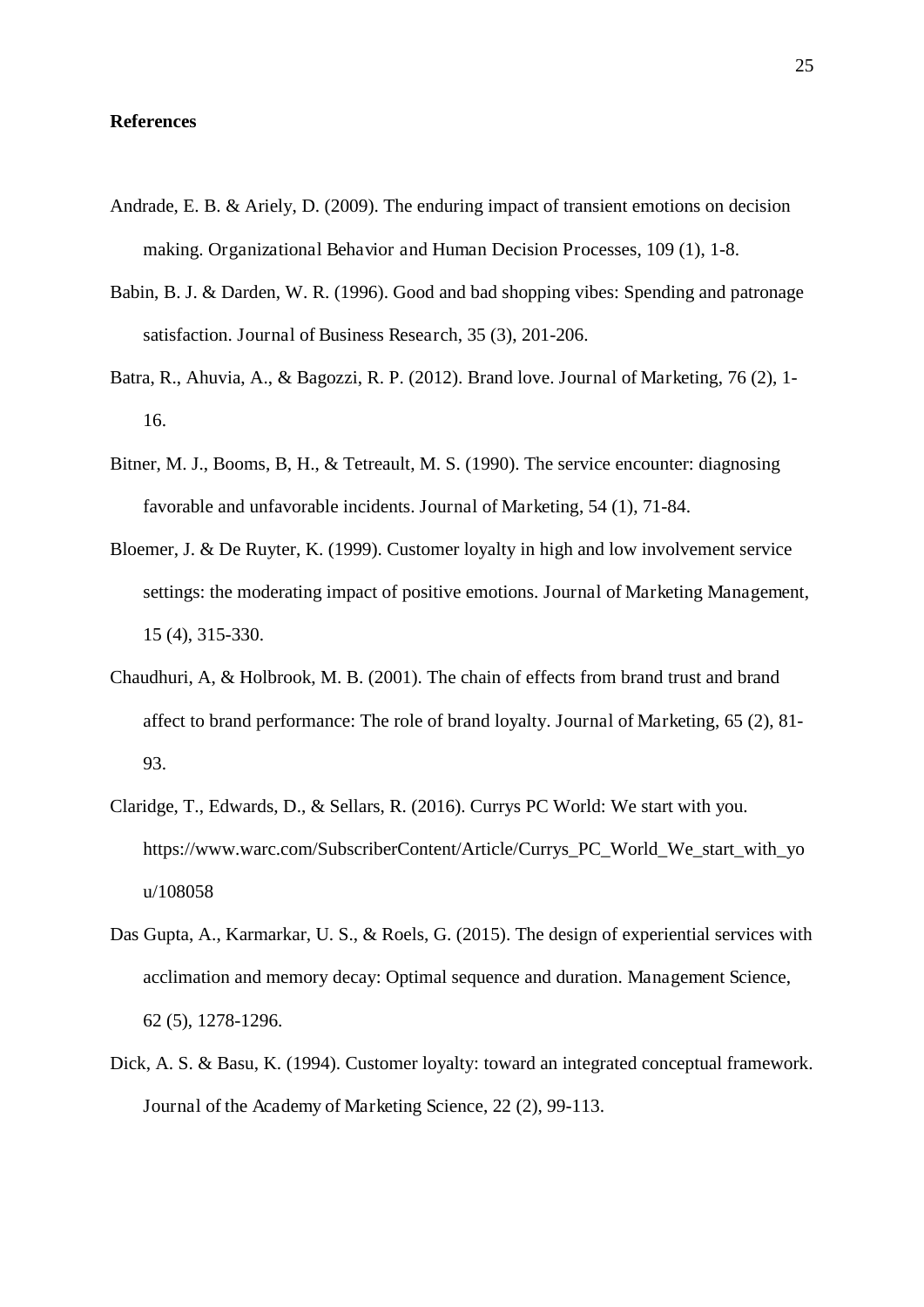- Diener, E. & Emmons, R. A. (1985). The independence of positive and negative affect. Journal of Personality and Social Psychology, 47 (5), 1105-1117.
- Evanschitzky, H., Iyer, G. R., Plassmann, H., Niessing, J., & Meffert, H. (2006). The relative strength of affective commitment in securing loyalty in service relationships. Journal of Business Research, 59 (12), 1207-1213.
- Frank, B., Torrico, B. H., Enkawa, T., & Schvaneveldt, S. J. (2014). Affect versus cognition in the chain from perceived quality to customer loyalty: The roles of product beliefs and experience. Journal of Retailing, 90 (4), 567-586.
- Fredickson, B. L. (2001). The role of positive emotions in positive psychology. American Psychologist, 56 (3), 218-226.
- Fredrickson, B. L. (1998). What good are positive emotions? Review of General Psychology, 2 (3), 300-319.
- Fredrickson, B. L., & Joiner, T. (2002). Positive emotions trigger upward spirals toward emotional well-being. Psychological Science, 13 (2), 172-175.
- Gulati, R. (1995). Social structure and alliance formation patterns: A longitudinal analysis. Administrative Science Quarterly, 40 (4), 619-652.
- Han, X., Kwortnik Jr, R. J., & Wang, C. (2008). Service loyalty: An integrative model and examination across service contexts. Journal of Service Research, 11 (1), 22-42.
- Holbrook, M. B. & Hirschman, E. C. (1982). The experiential aspects of consumption: Consumer fantasies, feelings, and fun. Journal of Consumer Research, 9 (2), 132-140.
- Homburg, Ch., Koschate, N., & Hoyer, W. D. (2006). The role of cognition and affect in the formation of customer satisfaction: A dynamic perspective. Journal of Marketing, 70 (3), 21-31.
- Hunneman, A., Verhoef, P. C., & Sloot, L. M. (2015). The impact of consumer confidence on store satisfaction and share of wallet formation. Journal of Retailing, 91 (3), 516-532.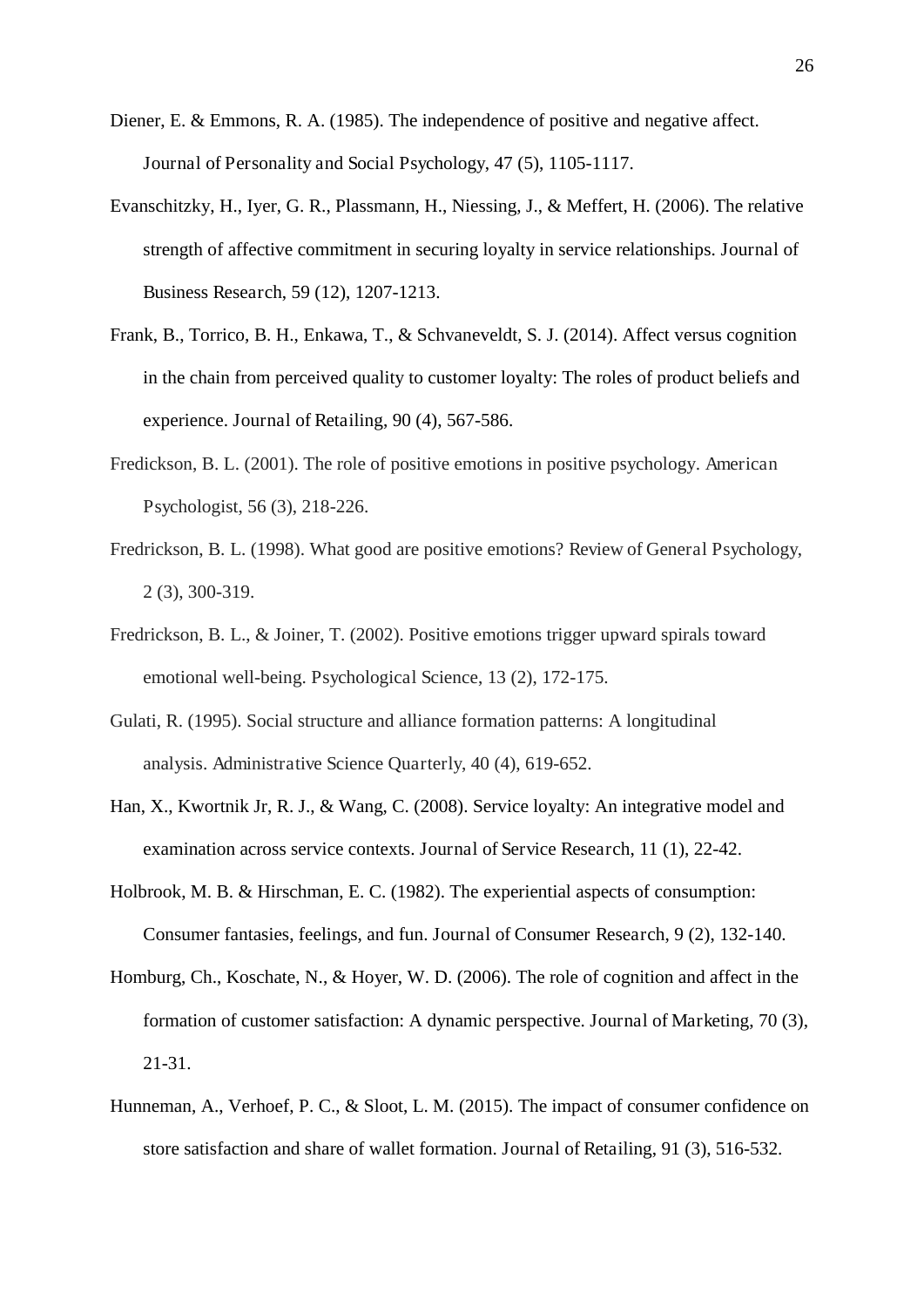- Isen, A. M., & Shalker, T. E. (1982). The effect of feeling state on evaluation of positive, neutral, and negative stimuli: When you" accentuate the positive," do you" eliminate the negative"? Social Psychology Quarterly, 45 (1), 58-63.
- Isen, A. M., Shalker, T. E., Clark, M., & Karp, L. (1978). Affect, accessibility of material in memory, and behavior: A cognitive loop? Journal of Personality and Social Psychology, 36 (1), 1-12.
- Johnson, D. & Grayson, K. (2005). Cognitive and affective trust in service relationships. Journal of Business Research, 58 (4), 500-507.
- Kempf, D. S. (1999). Attitude formation from product trial: Distinct roles of cognition and affect for hedonic and functional products. Psychology & Marketing, 16 (1), 35-50.
- Kumar, V., Pozza, I. D., & Ganesh, J. (2013). Revisiting the satisfaction-loyalty relationship: empirical generalizations and directions for future research. Journal of Retailing, 89 (3), 246-262.
- Kwortnik Jr., R. J. & Ross Jr, W. T. (2007). The role of positive emotions in experiential decisions. International Journal of Research in Marketing, 24 (4), 324-335.
- Lemon, K. N., Rust, R. T., & Zeithaml, V. A. (2001). What drives customer equity? Marketing Management, 10 (1), 20-25.
- Lemon, K. N., & Verhoef, P. C. (2016). Understanding customer experience throughout the customer journey. Journal of Marketing, 80 (6), 69-96.
- Lindell, M. K. & Whitney, D. J. (2001). Accounting for common method variance in crosssectional research designs. Journal of Applied Psychology, 86 (1), 114-121.
- Mattila, A. S. & Enz, C. A. (2002). The role of emotions in service encounters. Journal of Service Research, 4 (4), 268-277.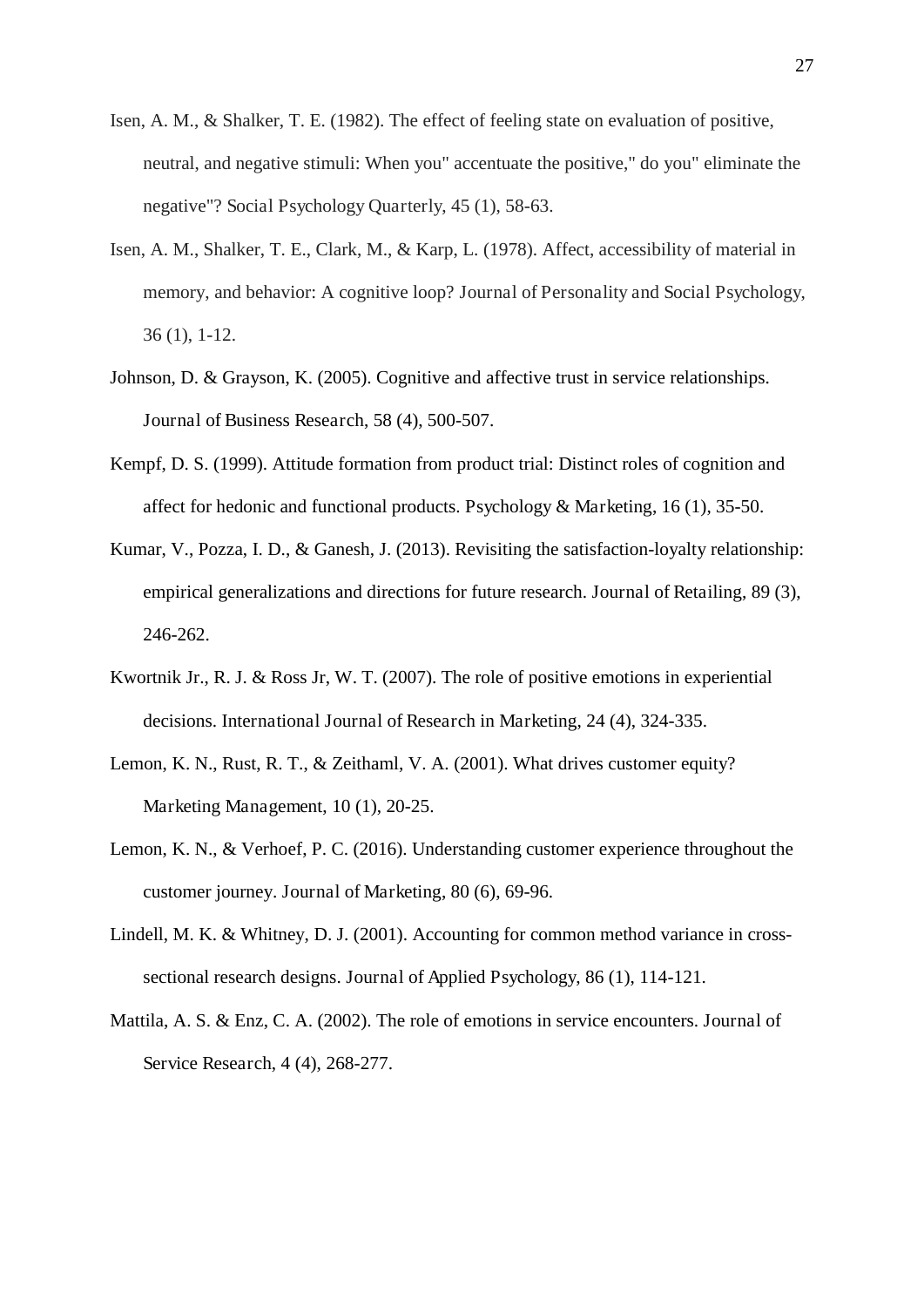- Menguc, B., & Auh, S. (2006). Creating a firm-level dynamic capability through capitalizing on market orientation and innovativeness. Journal of the Academy of Marketing Science, 34 (1), 63-73.
- Oliver, R. L. (1993). Cognitive, affective, and attribute bases of the satisfaction response. Journal of Consumer Research, 20 (3), 418-430.
- Oliver, R. L. (1999). Whence consumer loyalty? Journal of Marketing, 63, 33-44.
- Oliver, R. L., Rust, R. T., & Varki, S. (1997). Customer delight: Foundations, findings, and managerial insight. Journal of Retailing, 73 (3), 311-336.
- Ou, Y. C., de Vries, L. Wiesel, T., & Verhoef, P. C. (2014). The role of consumer confidence in creating customer loyalty. Journal of Service Research, 17 (3), 339-354.
- Ou, Y. C., Verhoef, P. C., & Wiesel, T. (2017). The effects of customer equity drivers on loyalty across services industries and firms. Journal of the Academy of Marketing Science, 45 (3), 336-356.
- Park, C. W., MacInnis, D. J., Priester, J., Eisingerich, A. B., & Iacobucci, D. (2010). Brand attachment and brand attitude strength: Conceptual and empirical differentiation of two critical brand equity drivers. Journal of Marketing, 74 (4), 1-17.
- Pham, M. T. (2004). The logic of feeling. Journal of Consumer Psychology, 14 (4), 360-369.
- Pham, M. T. (2007). Emotion and rationality. Review of General Psychology, 11 (2), 155-178.
- Pine, B. J. & Gilmore, J. H. (1998). Welcome to the experience economy. Harvard Business Review, 76, 97-105.
- Reinartz, W. J. & Kumar, V. (2003). The impact of customer relationship characteristics on profitable lifetime duration. Journal of Marketing, 67 (1), 77-99.
- Romani, S., Grappi, S., & Dalli, D. (2012). Emotions that drive consumers away from brands: Measuring negative emotions toward brands and their behavioral effects. International Journal of Research in Marketing, 29 (1), 55-67.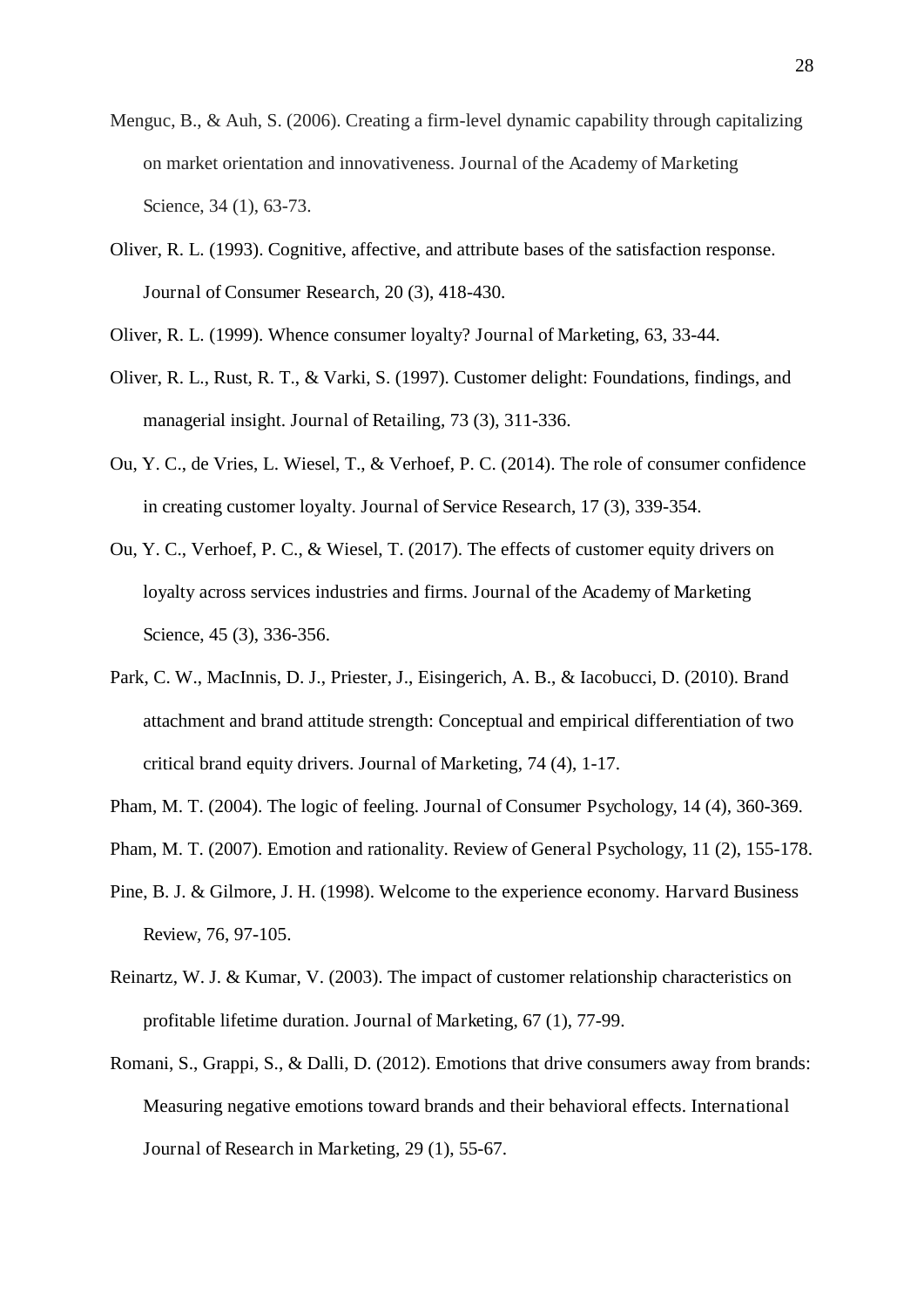- Roseman, I. J. (1984). Cognitive determinants of emotion: A structural theory. Review of Personality & Social Psychology, 5, 11-36.
- Rust, R. T., Lemon, K. N., & Zeithaml, V. A. (2004). Return on marketing: Using customer equity to focus marketing strategy. Journal of Marketing, 68 (1), 109-127.
- Ruth, J. A., Brunel, F. F., & Otnes, C. C. (2002). Linking thoughts to feelings: Investigating cognitive appraisals and consumption emotions in a mixed-emotions contexts. Journal of the Academy of Marketing Science, 30 (1), 44-58.
- Siggelkow, N. (2002). Misperceiving interactions among complements and substitutes: organizational consequences. Management Science, 48 (7), 900-916.
- Smith, A. K. & Bolton, R. N. (2002).The effect of customers' emotional responses to service failures on their recovery effort evaluations and satisfaction judgments. Journal of the Academy of Marketing Science, 30 (1), 5-23.
- Sternberg, S. & Edwards, D. (2015). Currys PC World: We start with you. https://www.warc.com/SubscriberContent/Article/Currys\_PC\_World\_We\_start\_with\_yo u/105207
- Verhoef, P. C. (2003). Understanding the effect of customer relationship management efforts on customer retention and customer share development. Journal of Marketing, 67 (4), 30- 45.
- Verhoef, P. C., Langerak, F., & Donkers, B. (2007). Understanding brand and dealer retention in the new car market: The moderating role of brand tier. Journal of Retailing, 83 (1), 97- 113.
- Verhoef, P. C. & Leeflang, P. S. H. (2009). Understanding the marketing department's influence within the firm. Journal of Marketing, 73 (2), 14-37.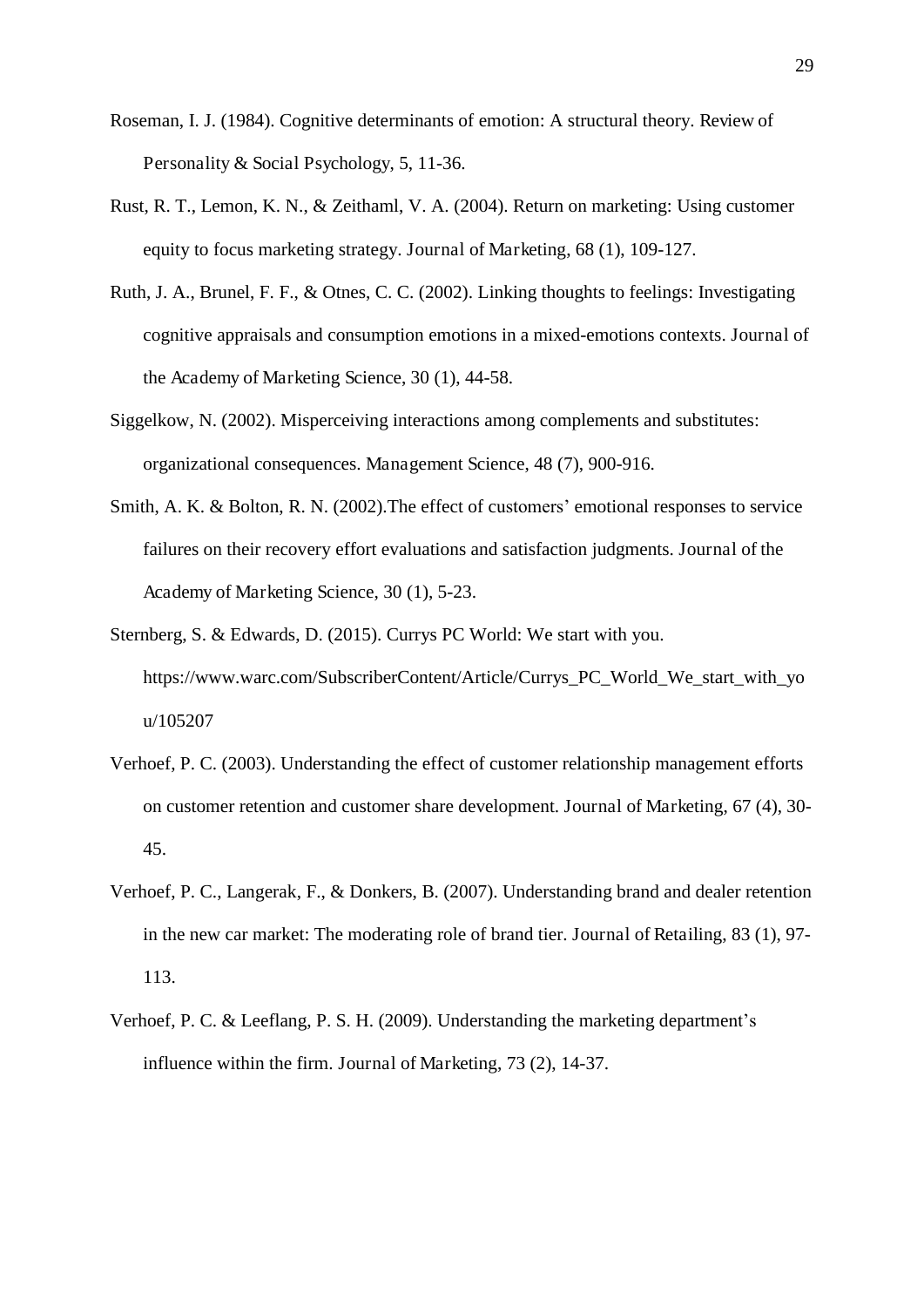- Verhoef, P. C., Lemon, K. N., Parasuraman. A., Roggeveen, Anne, Tsiros, M., & Schlesinger, L. A. (2009). Customer experience creation: Determinants, dynamics and management. Journal of Retailing, 85 (1), 31-41.
- Vogel, V., Evanschitzky, H., & Ramaseshan, B. (2009). Customer equity drivers and future sales. Journal of Marketing, 72 (6), 98-108.
- WARC 1 (2016). John Lewis: Monty's Christmas.
	- https://www.warc.com/SubscriberContent/Article/John\_Lewis\_Montys\_Christmas/10763 7
- WARC 2 (2012). Media Markt Banner shake.

https://www.warc.com/SubscriberContent/Article/Media\_Markt\_\_Banner\_Shake/98063

- Warr, P., Barter, J., & Brownbridge, G. (1983). On the independence of positive and negative affect. Journal of Personality and Social Psychology, 44 (3), 644-651.
- Westbrook, R. A. (1987). Product/consumption-based affective responses and postpurchase processes. Journal of Marketing Research, 24 (3), 258-270.
- Westbrook, R. A. & Oliver, R. L. (1991). The dimensionality of consumption emotion patterns and consumer satisfaction. Journal of Consumer Research, 18 (1), 84-91.
- Whiteside, S. (2016). Amazon learns to love emotional advertising. https://www.warc.com/SubscriberContent/3a57c1e1-b21d-4f38-8802-6a69c51d9df7
- Zeelenberg, M. & Pieters, R. (2004). Beyond valence in customer dissatisfaction: A review and new findings on behavioral responses to regret and disappointment in failed services. Journal of Business Research, 57 (4), 445-455.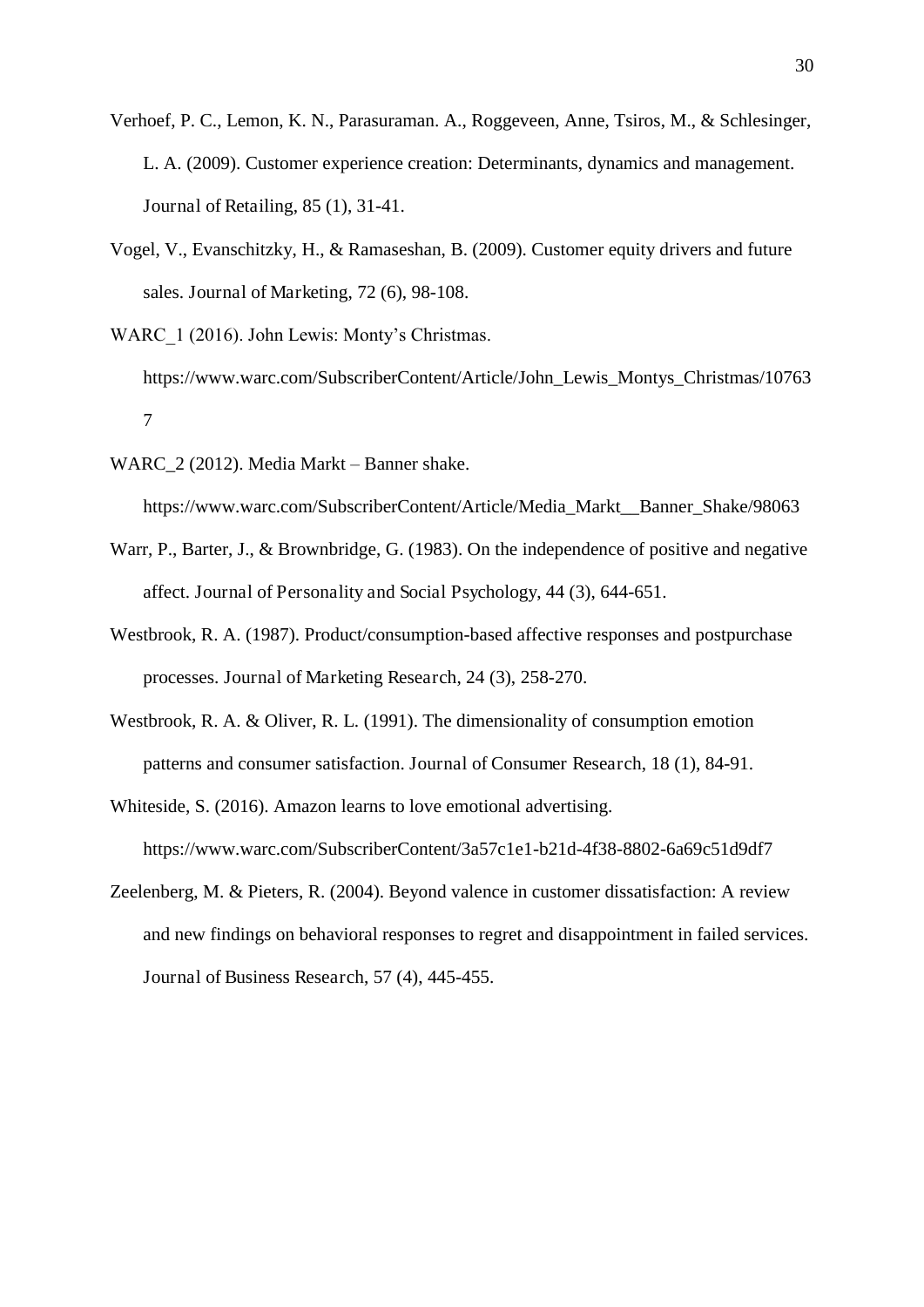| .                                                                                        |  |
|------------------------------------------------------------------------------------------|--|
| Prior empirical studies examining emotions in customer satisfaction and customer loyalty |  |

| <b>Studies</b>                               | Emotions as main drivers                                                                |                                                                                |                                                                            |              | Emotions as<br>moderators |  |  |
|----------------------------------------------|-----------------------------------------------------------------------------------------|--------------------------------------------------------------------------------|----------------------------------------------------------------------------|--------------|---------------------------|--|--|
|                                              | Positive                                                                                | Negative                                                                       |                                                                            | Positive     | Negative                  |  |  |
| Customer satisfaction as dependent variable  |                                                                                         |                                                                                |                                                                            |              |                           |  |  |
| Westbrook, 1987                              | $\checkmark$ (interest, joy, surprise)                                                  | $\checkmark$ (sadness, anger, disgust,<br>contempt, fear, shame,<br>guilt)     | $\times$                                                                   | $\times$     | $\times$                  |  |  |
| <b>Oliver</b> , 1993                         | $\checkmark$ (interest, joy)                                                            | $\checkmark$ (anger, disgust,<br>contempt, shame, guilt,<br>sadness, fear)     | attribute<br>performance,<br>expectations                                  | $\times$     | $\times$                  |  |  |
| Babin & Darden, 1996                         | $\checkmark$ (happy, pleased,<br>satisfied, content)                                    | $\checkmark$ (unhappy, despair,<br>unsatisfied, annoyed)                       | $\times$                                                                   | $\times$     | $\times$                  |  |  |
| Kempf, 1999                                  | $\checkmark$ (happy, pleased,<br>satisfied)                                             | $\checkmark$ (unhappy, annoyed,<br>unsatisfied)                                | perceived<br>diagnosticity,<br>brand measures                              | $\times$     | $\times$                  |  |  |
| Mattila & Enz, 2002                          | $\checkmark$ (cheerful, good mood)                                                      | $\checkmark$ (not comfortable,<br>edgy/irritable)                              | $\times$                                                                   | $\times$     | X                         |  |  |
| Smith & Bolton, 2002                         | $\times$                                                                                |                                                                                | expectations,<br>disconfirmation,<br>justice                               | $\times$     | ✓                         |  |  |
| Homburg, Koschate, &<br>Hoyer, 2006          | $\checkmark$ (elation, delight, joy)                                                    | anxiety)<br>$\times$                                                           | disconfirmation                                                            | $\times$     | $\times$                  |  |  |
| Customer loyalty as dependent variable       |                                                                                         |                                                                                |                                                                            |              |                           |  |  |
| Oliver, Rust, & Varki,<br>1997               | $\checkmark$ (surprised, happy,<br>delight)                                             | $\times$                                                                       | disconfirmation                                                            | $\times$     | $\times$                  |  |  |
| Chaudhuri & Holbrook,<br>2001                | $\checkmark$ (good, happy, pleasure)                                                    | $\times$                                                                       | brand trust                                                                | $\times$     | $\times$                  |  |  |
| Zeelenberg & Pieters, 2004                   | $\times$                                                                                | $\checkmark$ (regret,<br>disappointment)                                       |                                                                            |              |                           |  |  |
| Han et al., 2008                             | $\checkmark$ (happy, belonging,<br>likable)                                             | $\times$                                                                       | quality,<br>fairness, trust,<br>friendship,<br>satisfaction,<br>commitment | $\times$     | $\times$                  |  |  |
| Batra, Ahuvia, & Bagozzi,<br>2012            | $\checkmark$ (content, relaxed, fun,<br>exciting, calming, helps<br>relax, pleasurable) | $\times$                                                                       | quality                                                                    | $\times$     | $\times$                  |  |  |
| Romani, Grappi, & Dalli,<br>2012             | $\times$                                                                                | $\checkmark$ (dislike, sadness,<br>discontent, anger, worry,<br>embarrassment) | $\times$                                                                   | $\times$     | $\times$                  |  |  |
| <b>Current study (loyalty</b><br>intentions) | $\checkmark$ (happy, joyful,<br>enthusiasm)                                             | $\overline{\checkmark}$ (anger, regret,<br>distrust)                           | VE, BE, RE <sup>a</sup>                                                    | $\checkmark$ | ✓                         |  |  |

a : This study includes age, gender, income, relationship length, customer involvement, and consumer confidence as control variables.

Note: Mattila & Enz (2002) used overall evaluation which combines satisfaction and loyalty intentions. Emotions in this study could be either integral or incidental emotion, which was not clearly defined. They measured "mood" directly after customers' interactions with the employees. They included ethnicity, gender, and interaction duration as control variables.

Note: Chaudhuri & Holbrook (2001) also measured the link between loyalty and market share and relative price. Note: Han et al. (2008) included cognitive, affective, intention, and behavioral loyalty.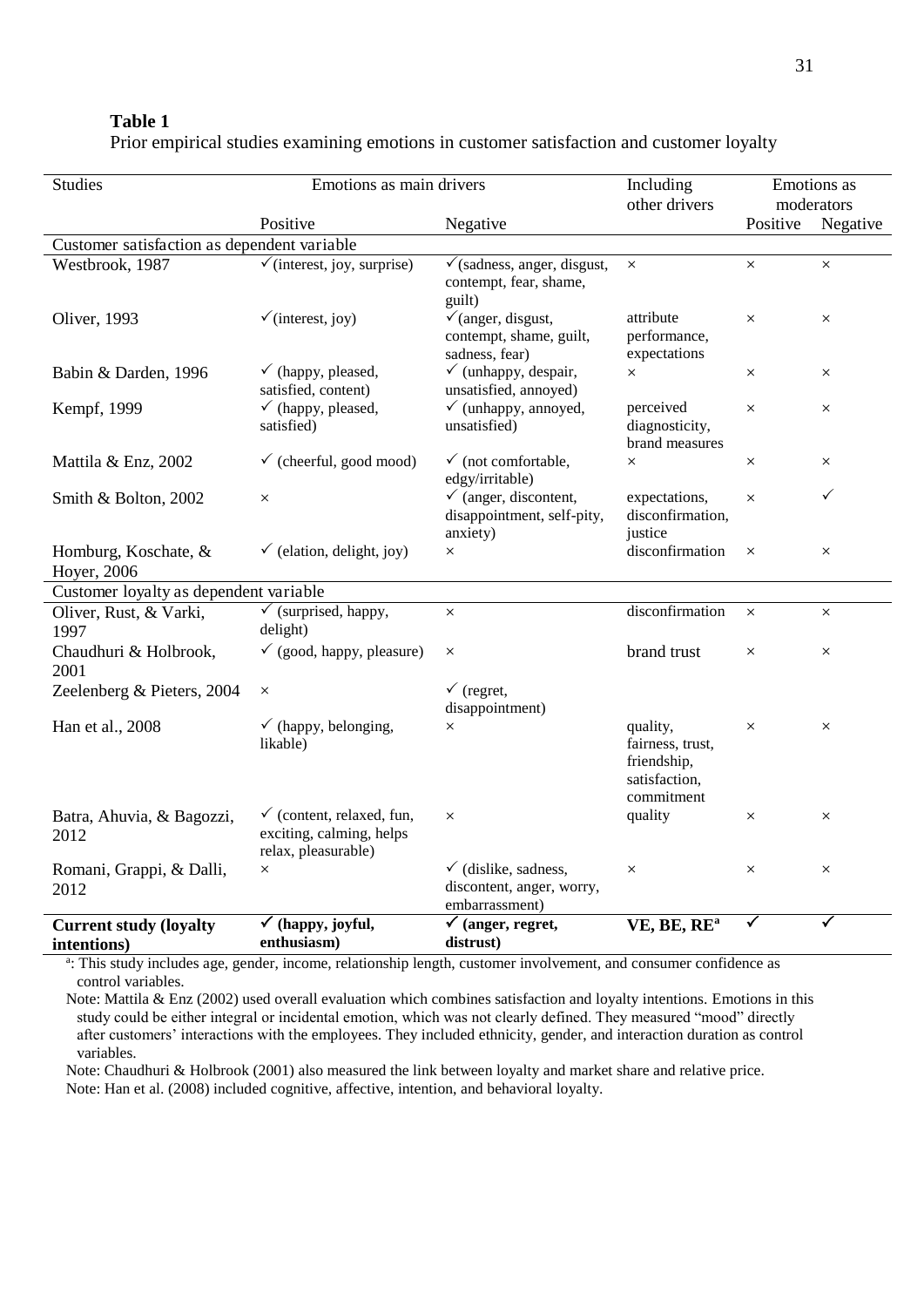# **Table 2**

Measurement and latent variables in eighteen industries and lottery industry

| Measurement variable                                                                                                                                                                                                                                                                                                                                                                          | Latent variable     |
|-----------------------------------------------------------------------------------------------------------------------------------------------------------------------------------------------------------------------------------------------------------------------------------------------------------------------------------------------------------------------------------------------|---------------------|
| Dependent variable<br>LI. Imagine you should buy this product/service again. How big will be the chance that Loyalty intentions<br>you will buy from (one of) the following firms? Please divide 100 points over the firm<br>below. The more points, the more likely it is you will buy next time from that firm.<br>Firm A  points<br>Firm B  points<br>Firm C  points<br>Other firm  points |                     |
| Independent variables<br>VE1. The price-quality ratio of the product/service the firm is offering is good.<br>VE2. I can buy this product/service at places that are convenient for me.<br>VE3. I can make use of the product/service of this firm at any time and place I want.                                                                                                              | VE                  |
| BE1. This firm has a strong brand.<br>BE2. This firm has an innovative brand.                                                                                                                                                                                                                                                                                                                 | BE                  |
| RE1. I have the feeling that the firm knows exactly what I want.<br>RE2. I feel at home with this firm.<br>RE3. I feel committed to this firm.                                                                                                                                                                                                                                                | RE                  |
| Please indicate whether you feel the following emotions as a customer of firm Y based<br>on past experiences.<br>$(1)$ happiness $(2)$ joy $(3)$ enthusiasm<br>$(4)$ anger $(5)$ regret $(6)$ distrust                                                                                                                                                                                        | Emotions            |
| Control variables<br>INV1. How important are the services in this industry to you?<br>INV2. How interested are you in the services in this industry?                                                                                                                                                                                                                                          | Involvement         |
| RL. For how many years are you a customer of this firm?                                                                                                                                                                                                                                                                                                                                       | Relationship length |
| SC. It takes me much effort, in the sense of time and money, to switch to another firm.                                                                                                                                                                                                                                                                                                       | Switching costs     |
| CC1. Has the financial situation of your household become better, stayed the same or<br>become worse in the last 12 months?<br>CC2. How will the financial situation of your household develop in the coming 12<br>months?<br>CC3. What will occur with the economic situation overall in the coming 12 months in<br>the Netherlands?                                                         | Consumer confidence |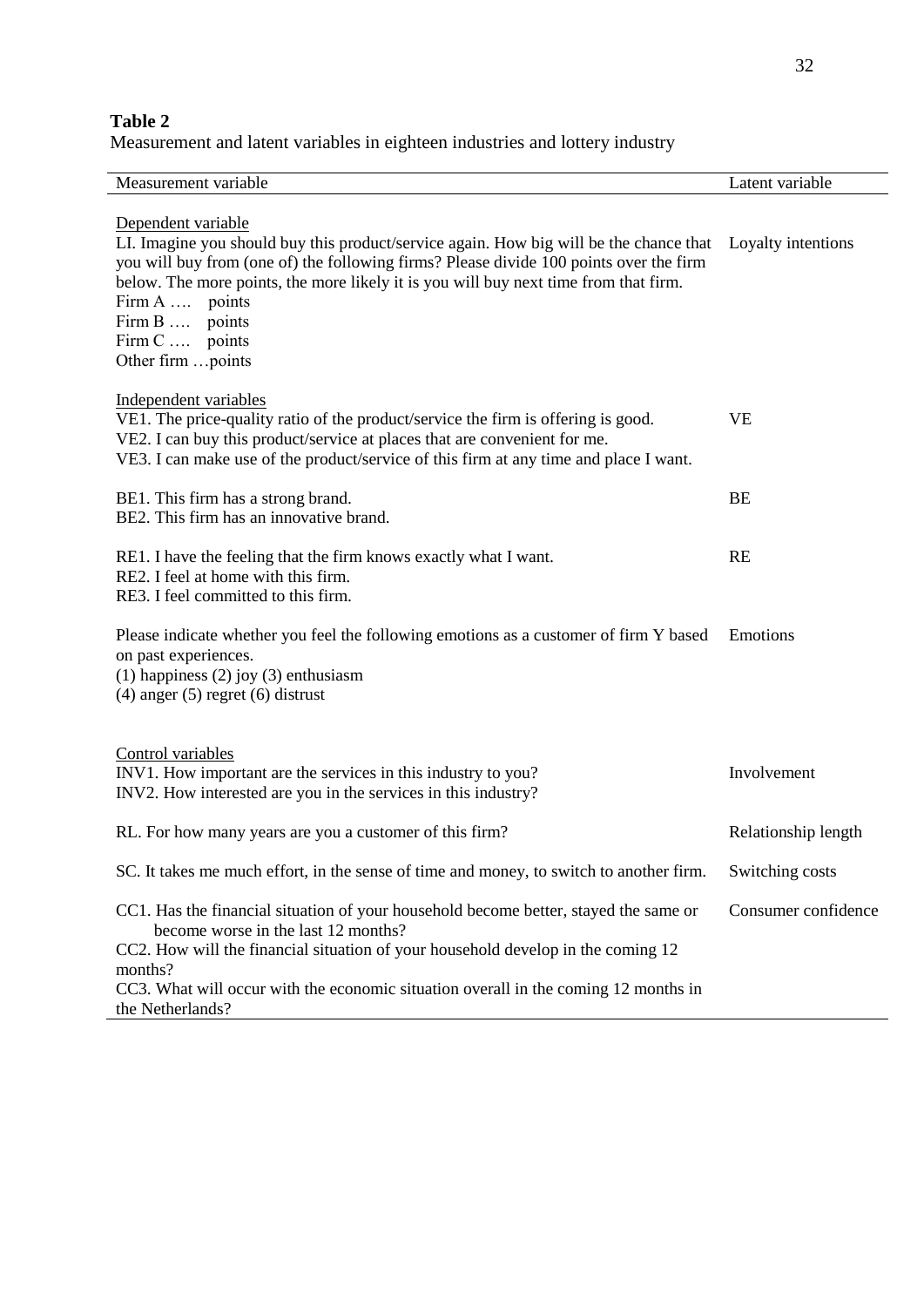# **Table 3**

Summary of descriptive statistics, correlations, and psychometric characteristics in eighteen industries and the lottery industry

| Eighteen industries    |       |           |                          |                  |                  |                  |                  |                  |                  |                  |
|------------------------|-------|-----------|--------------------------|------------------|------------------|------------------|------------------|------------------|------------------|------------------|
| Construct              | M     | <b>SD</b> | <b>AVE</b>               |                  | 2                | 3                | 4                | $5^{\circ}$      | 6                |                  |
| Loyalty intentions     | 39.84 | 30.38     |                          | $.30**$          | $.35**$          | $.41**$          | $.28**$          | $-.20**$         | $.08**$          | $-.01$           |
| 1. VE                  | 5.03  | 1.11      | .53                      | .76 <sup>a</sup> | $.63**(.40)$     | $.56**(.31)$     | $.42**$ $(.18)$  | $-.39**(.15)$    | $.27**$          | $-.00$           |
| 2. BE                  | 4.83  | 1.11      | .58                      |                  | .73 <sup>a</sup> | $.63**(.40)$     | $.47**$ $(.22)$  | $-.34**(.12)$    | $.26**$          | $.02*$           |
| 3. RE                  | 4.17  | 1.23      | .58                      |                  |                  | .85 <sup>a</sup> | $.60**$ (.36)    | $-.33**(.11)$    | $.31**$          | $.06**$          |
| 4. Positive emotions   | 3.93  | 1.42      | .79                      |                  |                  |                  | .94 <sup>a</sup> | $-.11**(.01)$    | $.32**$          | $.08**$          |
| 5. Negative emotions   | 2.39  | 1.33      | .79                      |                  |                  |                  |                  | .89 <sup>a</sup> | $.10**$          | .02              |
| 6. Involvement         | 5.01  | 1.20      | $\overline{\phantom{a}}$ |                  |                  |                  |                  |                  | .76 <sup>a</sup> | $-.00$           |
| 7. Consumer confidence | 3.39  | .88       |                          |                  |                  |                  |                  |                  |                  | .72 <sup>a</sup> |
| Lottery industry       |       |           |                          |                  |                  |                  |                  |                  |                  |                  |
| Construct              | M     | <b>SD</b> | <b>AVE</b>               |                  | 2                | $\mathfrak{Z}$   | 4                | 5                | 6                |                  |
| Loyalty intentions     | 30.00 | 26.25     |                          | $.17**$          | $.27**$          | $.29**$          | $.22**$          | $-.10**$         | $-0.06*$         | $-.03$           |
| 1. VE                  | 4.94  | .92       | .53                      | .60 <sup>a</sup> | $.26**(.07)$     | $.10**$ (.01)    | $.07**$ $(.01)$  | $-.07**$ (.01)   | $.10**$          | $-.12**$         |
| 2. BE                  | 4.45  | 1.11      | .54                      |                  | .53 <sup>a</sup> | $.55**(.30)$     | $.40**$ (.16)    | $-.23**(.05)$    | $.23**$          | $.08**$          |
| 3. RE                  | 3.56  | 1.32      | .60                      |                  |                  | .84 <sup>a</sup> | $.60**$ (.36)    | $-.24**(.06)$    | $.35**$          | $.20**$          |
| 4. Positive emotions   | 3.37  | 1.41      | .77                      |                  |                  |                  | .93 <sup>a</sup> | .004(.00)        | $.32**$          | $.18**$          |
| 5. Negative emotions   | 2.99  | 1.53      | .75                      |                  |                  |                  |                  | .87 <sup>a</sup> | .04              | $-.04$           |
| 6. Involvement         | 4.06  | 1.32      | $\overline{\phantom{a}}$ |                  |                  |                  |                  |                  | .85 <sup>a</sup> | $.12**$          |
| 7. Consumer confidence | 3.40  | .96       |                          |                  |                  |                  |                  |                  |                  | .78 <sup>a</sup> |

<sup>a</sup>: The value of this diagonal is Cronbach's  $\alpha$ .

Parenthesis (): shared variance between two constructs

\*  $p < .05$ ; \*\*  $p < .01$  (two-tailed)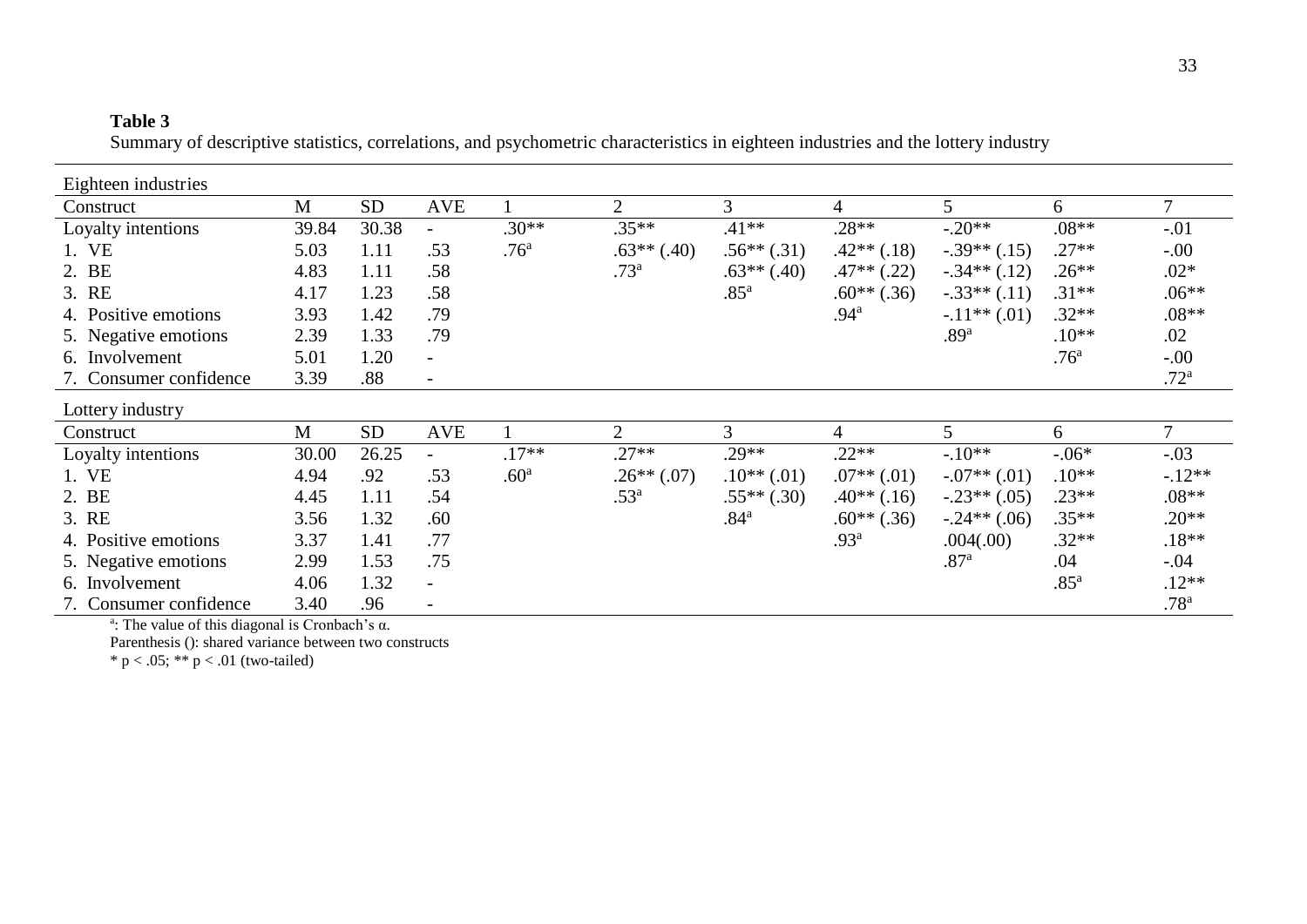|                              | Model 1  |             | Model 2   |             | Model 3   |             | Cross-firm<br>variance   |                     | Cross-industry<br>variance |                |
|------------------------------|----------|-------------|-----------|-------------|-----------|-------------|--------------------------|---------------------|----------------------------|----------------|
|                              |          |             |           |             |           |             |                          |                     |                            |                |
|                              | Coeff.   | S.E.        | Coeff.    | S.E.        | Coeff.    | S.E.        | Coeff.                   | S.E.                | Coeff.                     | S.E.           |
| Main effect                  |          |             |           |             |           |             |                          |                     |                            |                |
| <b>VE</b>                    | $.93**$  | .08         | $1.05**$  | .08         | $1.03**$  | .08         | $\overline{\phantom{a}}$ | $\bar{\phantom{a}}$ | $\overline{\phantom{0}}$   |                |
| BE                           | .95**    | .08         | .98**     | .08         | .98**     | .08         |                          |                     |                            |                |
| RE                           | $1.75**$ | .08         | $1.82**$  | .08         | $1.80**$  | .08         |                          |                     |                            |                |
| <b>PE</b>                    |          |             | $1.52**$  | .08         | $1.50**$  | .08         |                          |                     |                            |                |
| NE                           |          |             | $-1.23**$ | $.08$       | $-1.19**$ | .08         |                          |                     |                            |                |
| Interactions                 |          |             |           |             |           |             |                          |                     |                            |                |
| $VE \times PE$               |          |             |           |             | $-.39**$  | .07         | $.37**$                  | .13                 | .22                        | .14            |
| $\text{BE} \times \text{PE}$ |          |             |           |             | $-.15*$   | .07         | .23                      | .20                 | $.28*$                     | .11            |
| $RE \times PE$               |          |             |           |             | $-.15*$   | .07         | $.30*$                   | .13                 | $.24*$                     | .11            |
| $VE \times NE$               |          |             |           |             | .10       | .07         | $.47**$                  | .11                 | .12                        | .09            |
| $BE \times NE$               |          |             |           |             | $.22**$   | .07         | .08                      | $.08\,$             | .09                        | .13            |
| $RE \times NE$               |          |             |           |             | $.23**$   | .07         | $.62**$                  | .10                 | .12                        | .11            |
| Control variables            |          |             |           |             |           |             |                          |                     |                            |                |
| Female $(1, vs. male: 0)$    | $.36*$   | .16         | .14       | .16         | .13       | .16         | $\Box$                   | $\bar{\phantom{a}}$ | $\overline{a}$             | $\overline{a}$ |
| Age                          | .03      | .06         | .03       | .06         | .04       | .06         |                          |                     |                            |                |
| Income                       | $-.28**$ | .09         | $-.17+$   | .09         | $-.15+$   | .09         | $\overline{\phantom{a}}$ |                     |                            |                |
| Relationship length          | $.27**$  | .05         | $.29**$   | .05         | $.28**$   | .05         |                          |                     |                            |                |
| Switching costs              | $-.06$   | .05         | .01       | .05         | .03       | .05         |                          |                     |                            |                |
| Involvement                  | $-.21**$ | .07         | $-.50**$  | .05         | $-.47**$  | .07         |                          |                     |                            |                |
| Consumer confidence          | .07      | .09         | $-.02$    | .07         | $-.07$    | .09         |                          |                     |                            |                |
| Intercept                    | $-1.50+$ | .78         | $-.07$    | .09         | $-.08$    | $-78$       | $\overline{\phantom{a}}$ | $\overline{a}$      | $\frac{1}{2}$              | $\overline{a}$ |
| Log-likelihood               |          | $-37021.14$ |           | $-36752.66$ |           | $-36718.54$ |                          |                     | $\overline{\phantom{0}}$   |                |

# **Table 4**  Results of the multi-level analysis of 102 firms across eighteen industries

\*\*p-value  $< .01$ ; \*p-value  $< .05$ ; \*p-value  $< .1$  (two-tailed)

PE: positive emotions

NE: negative emotions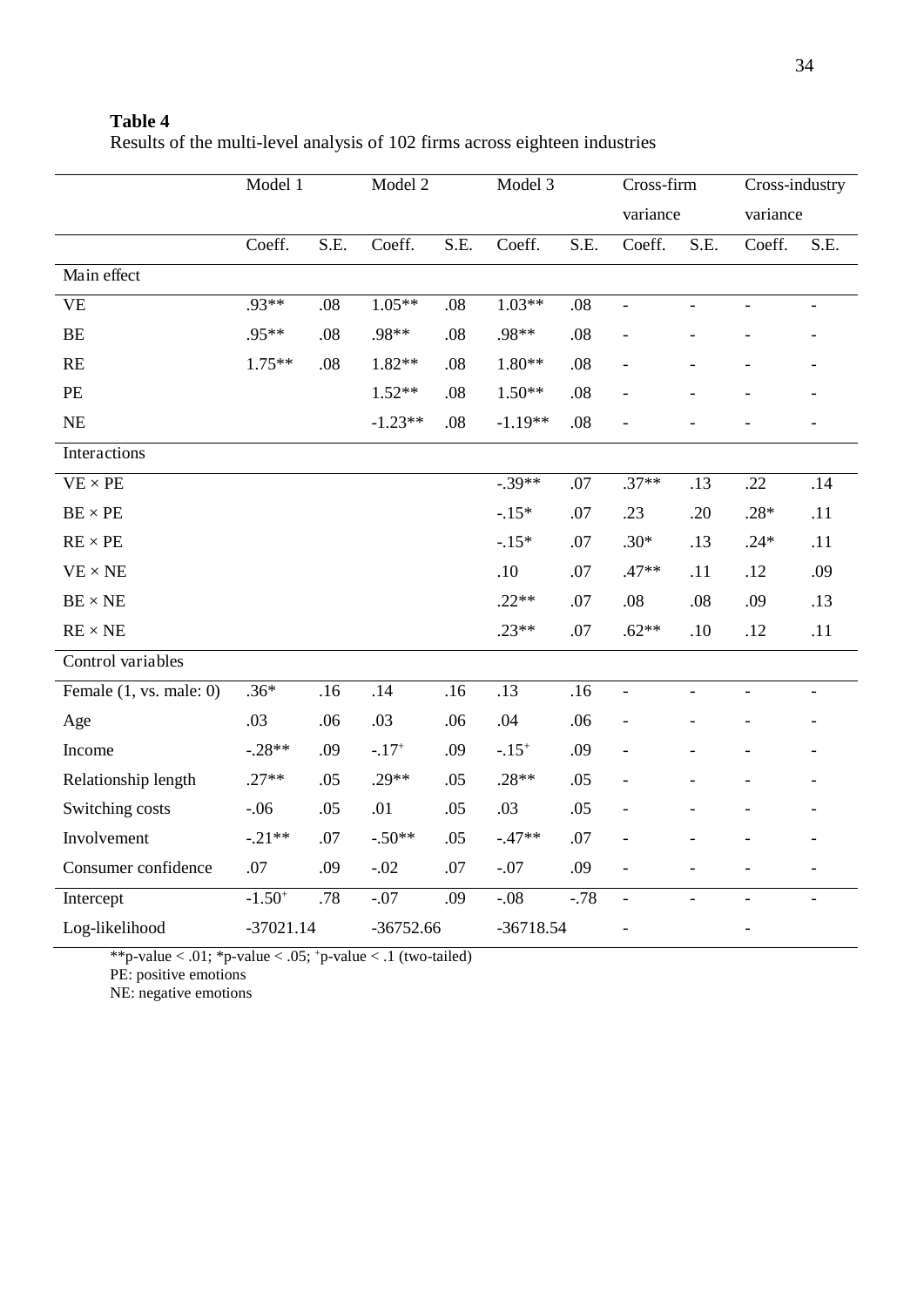

**Fig. 1.** Conceptual framework